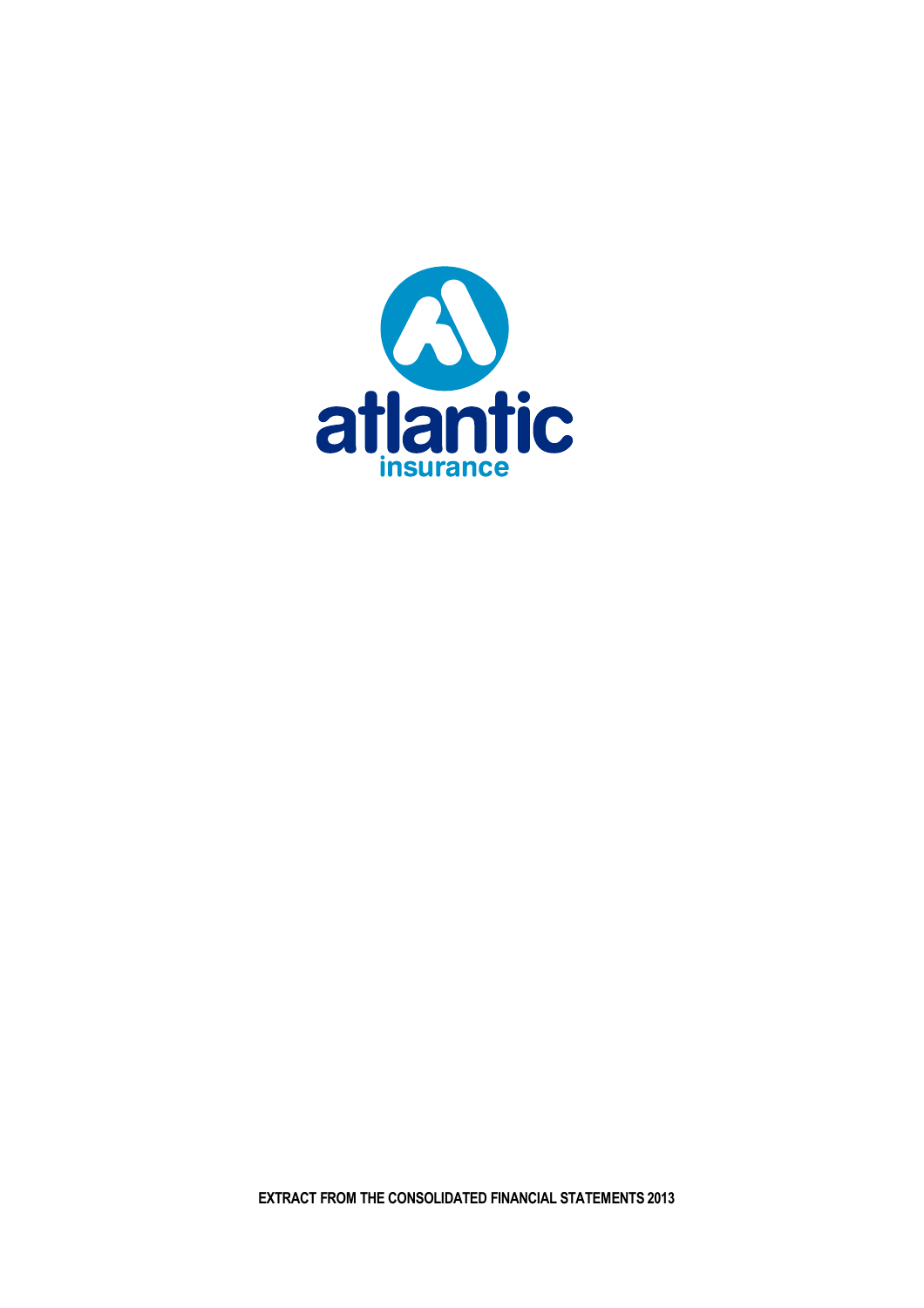

# **HISTORICAL FINANCIAL INFORMATION**



.

Motor Accident & Health Property Liability Marine & Aviation Others





## **Profits, Assets, Liabilities and Shareholders' Interest**

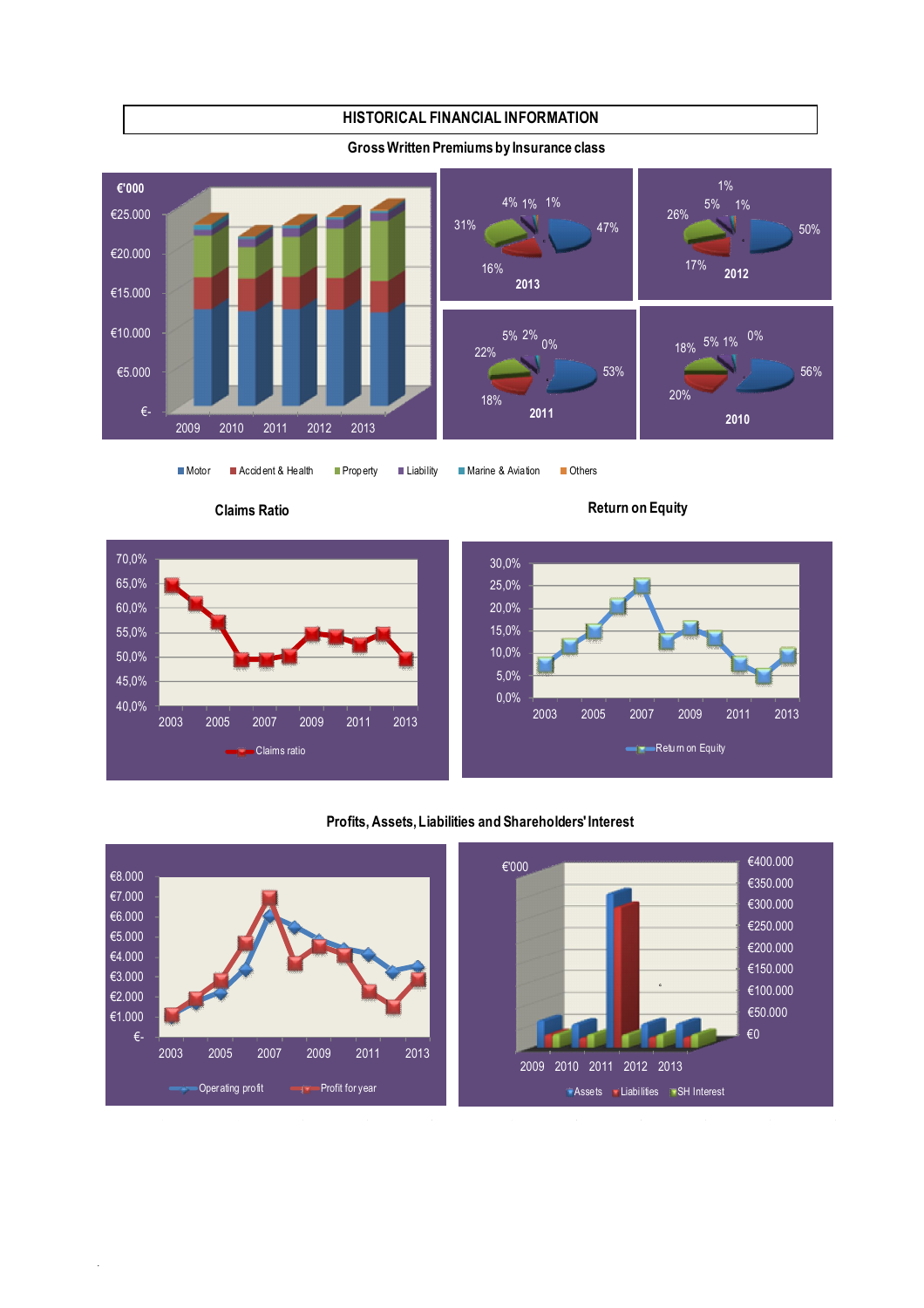.

# **EXTRACT FROM THE CONSOLIDATED FINANCIAL STATEMENTS 2013**

| <b>CONTENTS</b>                                                 | Page    |
|-----------------------------------------------------------------|---------|
| <b>Officers and Professional Advisers</b>                       |         |
| Chairman's Statement                                            | 2       |
| Directors' Report                                               | $3 - 7$ |
| <b>Consolidated Profit and Loss Account</b>                     | 8       |
| Statement of Comprehensive Income                               | 9       |
| <b>Consolidated Statement of Financial Position</b>             | 10      |
| Consolidated Statement of Changes in Equity                     | 11      |
| <b>Consolidated Cash Flow Statement</b>                         | 12      |
| Extract from the notes to the consolidated financial statements | 13-21   |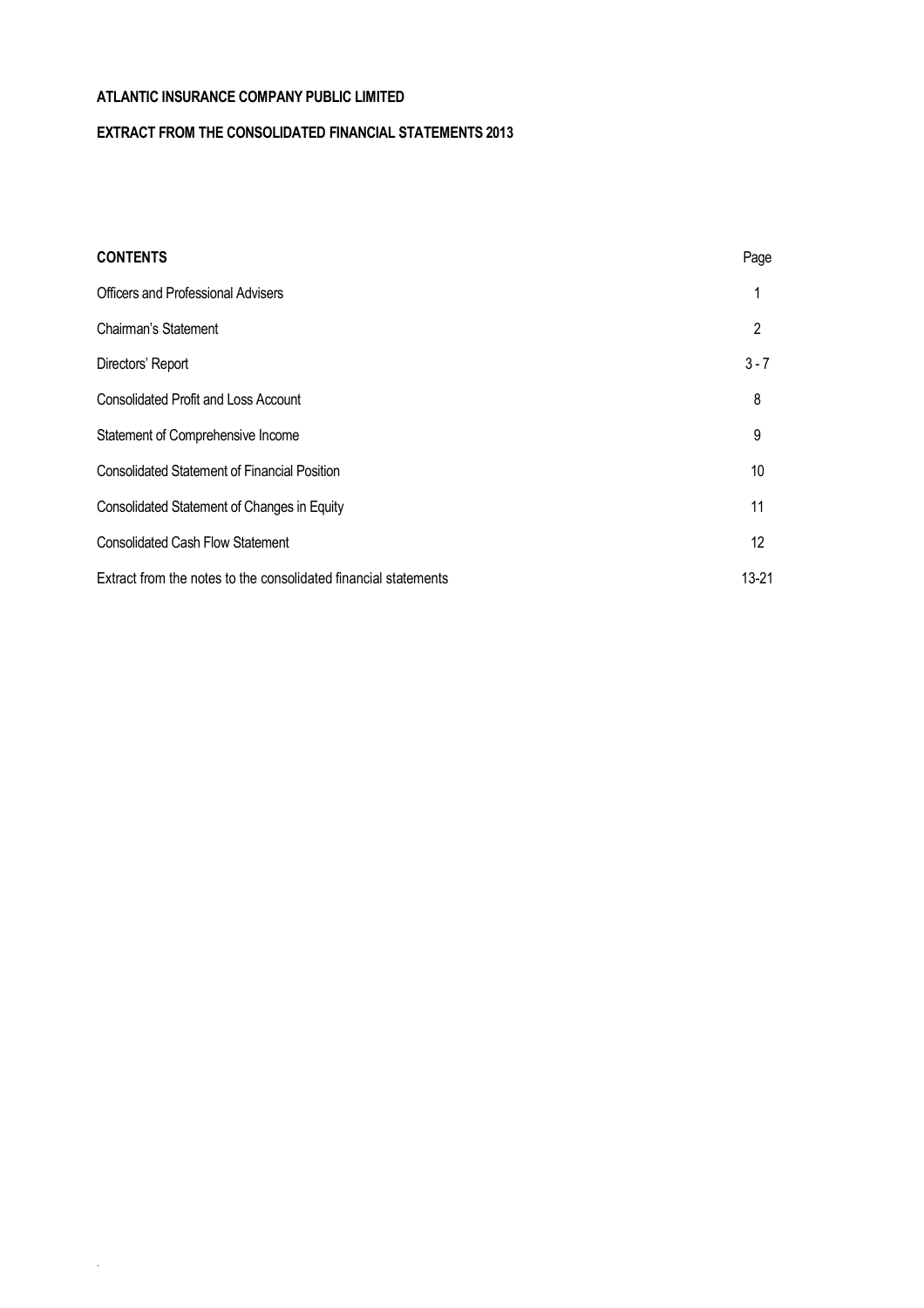## **OFFICERS AND PROFESSIONAL ADVISERS**

## **Board of Directors Registered office**

Emilios Pyrishis Chairman and Managing Director 15 Esperidon Street 15 Esperidon Street Andreas Pirishis Vice Chairman Atlantic Building Andreas Frangoullis George Pyrishis Charalambos Alexandrou Nina Pyrishis Panayiotis Mallis Triantafyllos Lysimachou

Marios Savvides (Alternate Director of Mr Lysimachou)

**Secretary** Andreas Pirishis

Joannides + Co Limited L. Papaphilippou & Co. Certified Public Accountants and Registered Auditors 13 Ayiou Prokopiou Street CY-2406 Engomi, Nicosia

#### **Bankers**

Bank of Piraeus (Cyprus) Limited Co-operative Bank Allileggyis<br>Bank of Cyprus Public Limited Co-operative Bank Ledra Bank of Cyprus Public Limited<br>
Hellenic Bank Public Limited<br>
Co-operative Bank Lyssi Hellenic Bank Public Limited<br>
Russian Commercial Bank (Cyprus) Ltd<br>
Russian Commercial Bank (Cyprus) Ltd Russian Commercial Bank (Cyprus) Ltd<br>
Eurobank EFG Cyprus<br>
Barclays Bank Plc Eurobank EFG Cyprus **Bank Plc** Cyprus Bank Plc Cyprus Bank Plc Cyprus Bank Plc Cyprus Bank Plc Cyprus Bank Plc Cyprus Bank Plc Cyprus Bank Plc Cyprus Bank Plc Cyprus Bank Plc Cyprus Bank Plc Cyprus Bank Plc Cyprus Bank Plc Cyprus Development Bank Plc

**Company registration number**: ΗΕ20008

### **Auditors Legal advisers**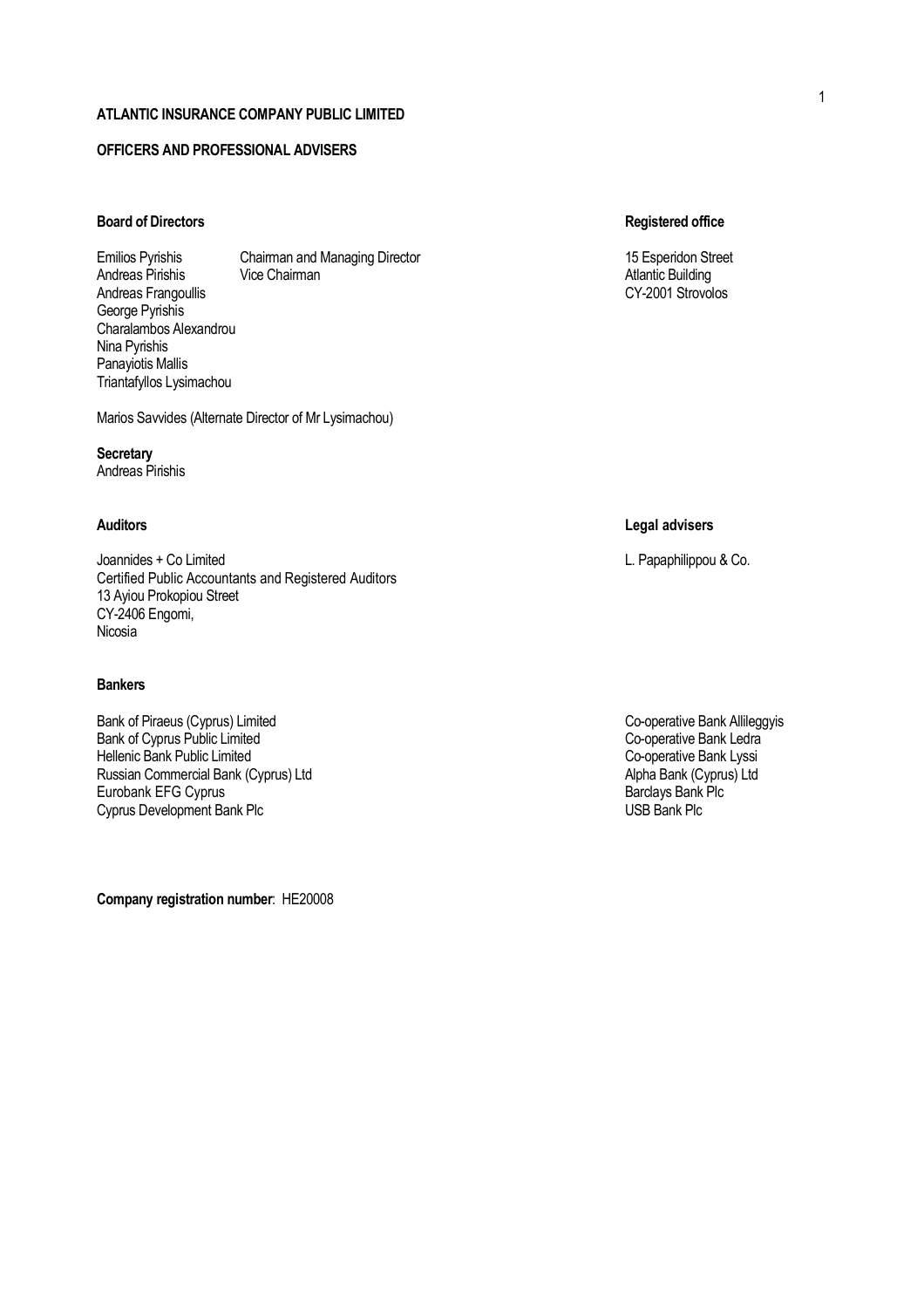#### **CHAIRMAN'S STATEMENT**

I am pleased to communicate with you again to update you about the progress and activities of the Group for the year ended 31 December 2013.

The decisions of the Eurogroup in March 2013 were a severe blow to the financial system of Cyprus and led to an unprecedented economic crisis. However, the company sheltered by its traditional conservative strategy and its commitment in effective risk management, reacted immediately to the new adverse developments and took all necessary measures to ensure the maintenance of its strong capital base and healthy liquidity position.

I am pleased to inform you that the final results exceeded our expectations. The group's profit attributable to shareholders increased by 90.2% and reached €2,92 mln compared with €1,53 mln in 2012. It is worth mentioning that the significant increase in profitability was achieved despite the adverse impact of the impairment of the value of bank deposits of €0.59 mln and the fair value loss from the revaluation of investment properties of  $\epsilon$  0,76 mln.

Profit from operations showed an increase of 8,0% and amounted to €3,59 mln against €3,32 mln in 2012. Profit from insurance operations rose by 18,5% to €4,04 mln (2012: €3,41 mln) mainly as a result of the reduction in claims, while profit from the financial operations showed increased losses of €0,45 mln (2012: €0,08 mln) due to revenue reduction and the increase in provision for bad debts.

Gross written premiums including policy fees increased by 3,5% reaching € 24,70 mln compared with €23,87 mln in 2012 while net earned premiums amounted to €17,51 mln versus €17,86 mln during the previous year, recording a decrease of 2,0%.

Claims from policyholders decreased by 11.0% and amounted to €8,73 mln (2012: €9,80 mln). As a result the claims loss ratio on net earned premiums fell to 49,86% from 54.90% in the previous year. The decrease is mainly due to the reduction in the number of claims in the motor insurance class and the final settlement of large outstanding claims of previous years at a lower cost.

Due to the severe weakening of the Cyprus economy the management considered it necessary to increase significantly the provisions for doubtful debtors which amounted to  $\epsilon$ 1,08 mln (2012:  $\epsilon$  0,40 mln). As a consequence, administrative expenses rose by 11,1% to  $\epsilon$ 5,26 mln. The rest of the administrative expenses were in fact reduced by 3,5% as a result of the management's efforts to contain operating costs in general.

The Company's investment portfolio showed a profit of €0,31 mln in comparison with a loss of €2,05 mln in the previous year. The profit resulted mainly from the company's foreign investment portfolios.

Despite the negative financial environment the Group managed to maintain its financial strength with own funds reaching €30,70 mln compared to €29,90 mln in 2012. Indicative of the Group's sound financial position is the solvency margin coverage which stood at the end of 2013 at 677% compared to the minimum required limit of 125%.

The Board of Directors after taking into account the financial results for the year 2013, the capital requirements and the profitability prospects of the Group for the coming year as well as the negative economic conditions, decided to propose for approval at the Annual General Meeting of the Company the payment of a dividend of 6 cents per share (2012:5 cents).

The management is also pleased that despite the deep economic crisis the company maintained all its employees without any reduction in their emoluments and benefits.

The contraction of the Cyprus economy is expected to continue in the current year which we believe will be just as difficult as the previous year. The management will continue to take all necessary measures and to react immediately to the new realities of the business and the general economic environment. The strategic objectives of the Group will remain committed to effective risk management, protection of the capital base, adequate diversification of bank deposits and investments and careful development of operations. With prudence, discipline and determination the management believes that Atlantic will fulfil its objectives and will further enhance its successful and creative presence in the Cyprus Insurance sector.

Finally, I would like to express my warm and sincere appreciation to our shareholders, customers and associates for their constant support and loyalty. I also express my appreciation to the staff of the Group for their dedication, professionalism and diligence.

Emilios Pyrishis **Chairman**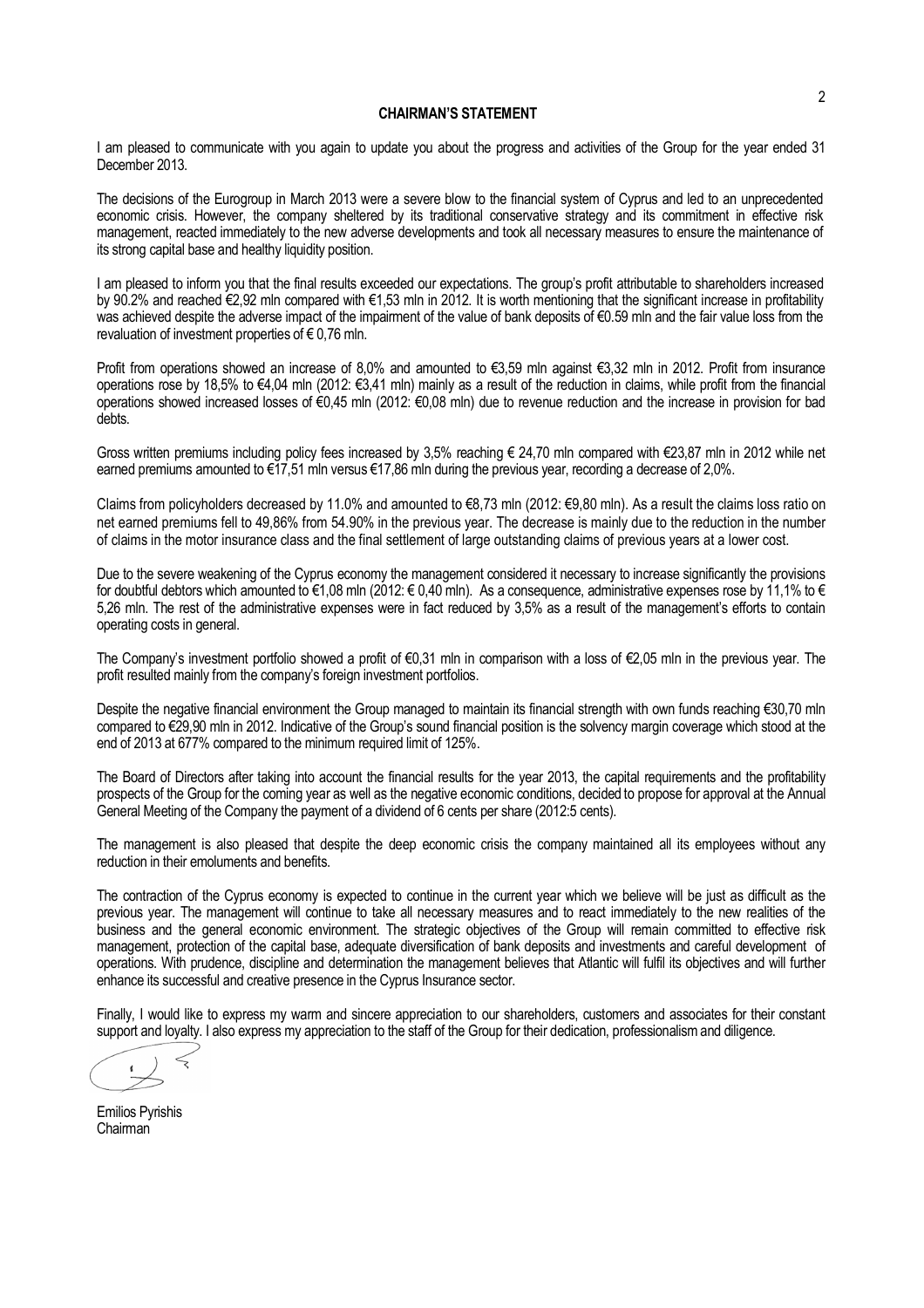#### **DIRECTORS' REPORT**

The Board of Directors of Atlantic Insurance Company Public Limited (the "Company") submits its Annual Report and the audited consolidated financial statements of the holding Company and its subsidiaries (the "Group") for the year ended 31 December 2013.

#### **Principal activities**

The principal activities of the Group are the undertaking of insurance business of the classes of Accident and Medical, Motor, Aviation, Marine and Goods Transportation, Fire and other Property Damage, General Liability, Credit and Guarantees and miscellaneous general business, the possession of land with the intention of its division into plots and their disposal and the provision of financial, consultancy and brokerage services. During the year there were no changes in the Group's activities.

#### **Branches**

The Company provides insurance services through its headquarters that are located in Nicosia and its branches which are located in the cities of Larnaka, Limassol and Paphos.

#### **Review of the developments, position and results of activities**

The Group's profits attributable to the shareholders for the year ended 31 December 2013 rose by 90,2% to €2,92 mln against €1,53 mln in 2012.

Gross written premiums including policy fees increased by 3,5% reaching € 24,70 mln compared with €23,87 mln in 2012 while net earned premiums amounted to  $\epsilon$ 17,51 mln versus  $\epsilon$ 17,86 mln during the previous year, recording a decrease of 2,0%.

Other income from insurance operations increased to  $\epsilon$ 1.04 mln from  $\epsilon$ 0.84 mln in 2012 mainly due to the surge of reinsurance commissions receivable as a result of the improvement in the profitability of the Property insurance class. There was also an increase in the profits from the Cyprus Hire Risk Pool.

Income from brokerage and financial services fell to €0,34 mln against €0,73 mln in 2012 as a result of the adverse financial conditions and the reduced trading activity in the Cyprus and Athens Stock Exchanges.

Claims from policyholders decreased by 11.0% and amounted to €8,73 mln. (2012: €9,80 mln). As a result the claims loss ratio fell to 49,86% from 54.90% in the previous year. The decrease is mainly due to the reduction in the number of claims in the motor insurance class and the final settlement of large outstanding claims of previous years at a lower cost.

Administrative expenses reached €5,26 mln compared to €4,74 mln in 2012 recording an annual increase of 11,1% which was mainly attributed to the increased provisions for bad and doubtful debts which rose to €1,08 mln(2012: €0,40 mln). The increase in the provisions was regarded necessary given the severe deterioration of the local economy. The rest of the administrative expenses were in fact reduced by 3,5% as a result of the management's efforts to contain the operating expenses.

Profit from operations showed an increase of 8,0% and amounted to €3,58 mln against €3,32 mln in 2012. Profit from insurance operations rose by 18,5% to €4,04 mln (2012: €3,40 mln) mainly as a result of the reduction in claims, while profit from the financial operations showed increased losses of €0,45 mln (2012: €0,08 mln) due to revenue reduction and the increase in provision for bad debts.

Net finance income fell by 22,9% to €0,57 mln from €0,74 mln in 2012 mainly due to the significant reduction in local bank deposit rates and the increase in cash held at current accounts to maintain the necessary liquidity in view of the restrictive measures on banking transactions which were imposed by the Central Bank of Cyprus.

The Company's investment portfolio showed a profit of €0,31 mln in comparison with a loss of €2,05 mln in the previous year. The profit resulted mainly from the company's foreign investment portfolios. On the other hand, a fair value loss of €0,77 mln arose from the revaluation of investment properties. An additional loss of €0,53 mln relating to the revaluation of tangible fixed assets was charged directly to the revaluation reserve.

The Group's results include a loss from the impairment in the value of bank deposits in Bank of Cyprus and Cyprus Popular Bank which was calculated at €0.59 mln. The ordinary shares of Bank of Cyprus which were received as part of the conversion of bank deposits are recorded in the financial statements with a nil value.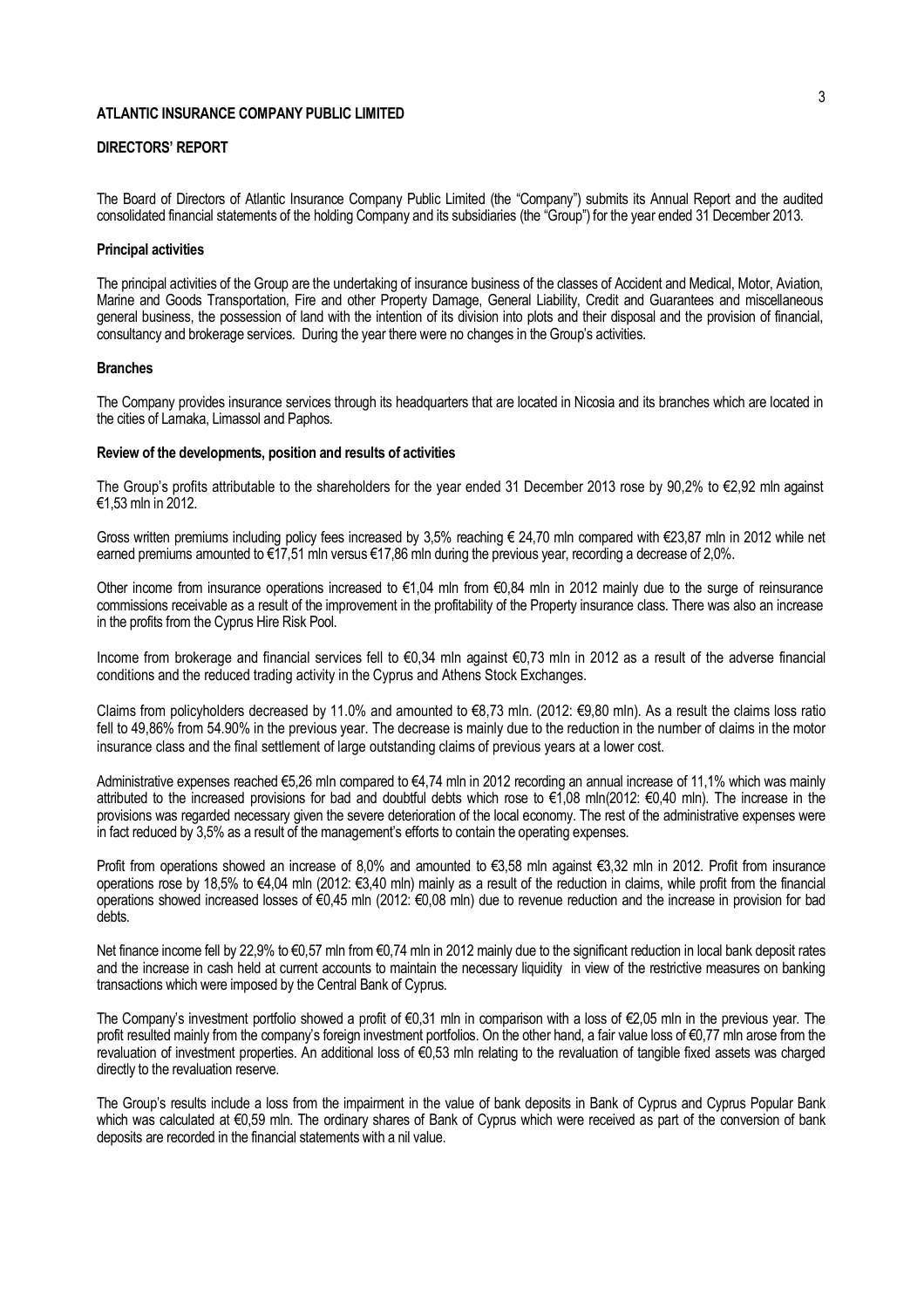## **DIRECTORS' REPORT (continued)**

Equity attributable to shareholders amounted to €30,70 mln compared to €29,90 mln in 2012 with the return on equity in 2013 reaching 9,5%. Equity includes an amount of €0,08 mln which represents the cost of the Company's own shares.

#### **Financial results**

As shown on page 8 of the extract from the consolidated financial statements, net profit attributable to shareholders reached €2,92 mln compared to €1,5 3 mln in 2012, recording an annual increase of 90,2%. Profit for the year is transferred to reserves. The reconciliation between the audited annual consolidated financial statements and the latest published preliminary results for the year 2013 is presented in note 37 of the Consolidated Financial Statements.

#### **Dividend**

The Board of Directors has decided to propose for approval at the Annual General Meeting of the Company the payment of a dividend of 6 cents per share (2012: 5 cents).

#### **Significant risks and uncertainties**

The most significant risks that the Group is exposed to are described in note 33 of the consolidated and separate financial statements of the Company.

#### **Prospects**

The Board of Directors regards the significant improvement in the profitability of the Group as highly satisfactory, especially considering the unprecedented economic crisis in Cyprus. The Board anticipates that the current year will be as difficult as the previous year and therefore remains committed to the strategic objective of effective risk management and immediate reaction to new developments aiming towards the mitigation of the adverse effects of the crisis and the maintenance of the strong capital base, liquidity and profitability of the Group.

#### **Tangible Fixed Assets**

Capital expenditure for tangible fixed assets amounted to  $\epsilon$ 41 thousand as shown in note 16 of the financial statements.

#### **Share Capital**

The authorised share capital of the Holding Company amounts to €85 mln divided into 250 mln ordinary shares of a nominal value of €0,34 each. The issued share capital of the Company amounts to €13,30 mln divided into 39,11 mln ordinary shares of a nominal value of €0,34 each. All the titles of the Company are listed in the Cyprus Stock Exchange and there are neither any restrictions in the transferability of the titles of the Company nor any known agreements between shareholders that may imply restrictions in the transferability of the titles and/or the voting rights.

The Extraordinary General Meeting of the Company which took place on 12 June 2013 approved the following Special Resolution:

"That the Board of Directors be authorized and is hereby authorized to implement a buy- back programme, in accordance with the provisos of the Companies Act 2 /2000 (Revised). The shares may be acquired either in the market or through a private agreement.''

The purpose of the above resolution was the extension of the Company's buy-back programme for the period June 12,2013 to June 11, 2013.

During the year the Company did not acquire any own shares. The total number of own shares at 31 December 2013 is 80.150 and the total acquisition cost amounts to €78 thousand.

No other change in the capital structure of the Company took place during the year.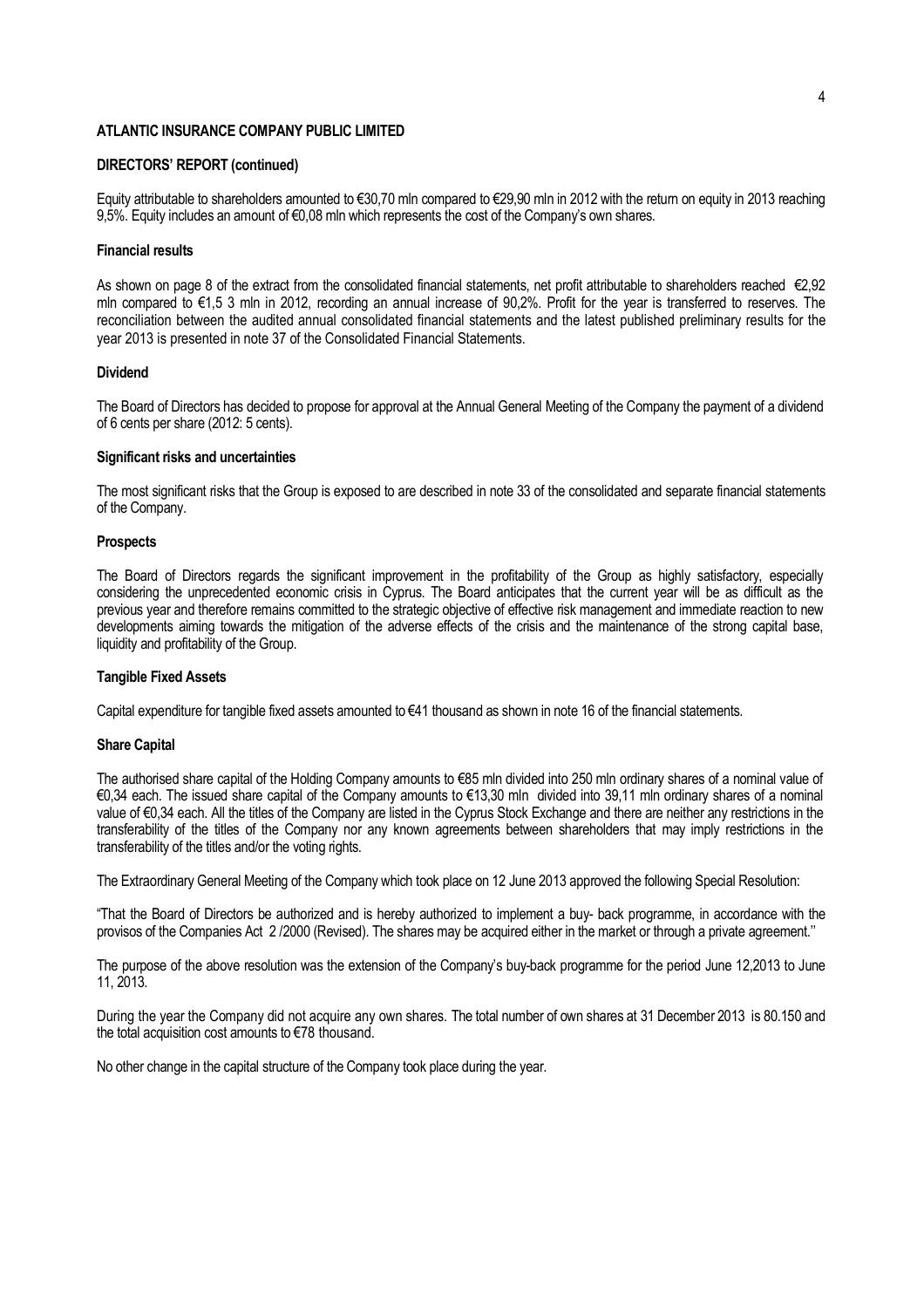#### **DIRECTORS' REPORT (continued)**

#### **Investment in subsidiary companies**

There was no change in the investment in subsidiary companies during the year.

#### **Major shareholders**

The shareholders owning directly or indirectly more than 5% of the share capital of the Company on 31 December 2013 and 5 days before the date of approval of the financial statements are shown in note 30 of the financial statements.

#### **Contracts with Directors' and related parties**

There were no significant contracts in force by the year end or by the date of approval of the financial statements to which shareholders owning directly or indirectly more than 5% of the share capital of the Company and members of the Board and the management of the Company, their spouses or minor children have or had direct or indirect material interest, with the exception of the contracts of employment of executive directors and the agreement for the appointment of Piraeus (Cyprus) Insurance Agency Ltd as an insurance agent of Atlantic Insurance Co Public Ltd as mentioned in note 32 of the financial statements.

The transactions of the Company with related parties are shown in note 29 of the financial statements.

#### **Significant events**

As a result of the reorganisation measures and restructuring plans for Bank of Cyprus and Cyprus Popular Bank which were applied under the Restructuring of Credit and other Institutions Act of 2013, the Group suffered a loss of €0,59 mln from the impairment in the value of its bank deposits.

The Central Bank also issued a Decree on March 28, 2013 which imposes restrictive capital controls with regard to transactions performed through the banking institutions operating in Cyprus. The activities of the Group and of the Company and their future financial performance could be negatively affected by the extent and duration of these restrictions, by the inability of the debtors to meet their obligations and by any potential reduction in the fair value of the investment properties of the Company. The management monitors closely the economic developments and considers that it takes all necessary measures to maintain the financial strength of the Group and of the company.

Apart from the above, there were no other significant events which had a material impact on the consolidated financial statements.

### **Post balance events**

Events occurring after the reporting period which are affecting the understanding of the financial statements are presented in note 36 of the financial statements.

#### **Corporate Governance**

At present the Board of Directors has partly adopted the Code of Corporate Governance ('Code') issued by the Cyprus Stock Exchange since the Company is listed in the Alternative Market of the Cyprus Stock Exchange where the adoption of the Code is voluntary and not compulsory. The Code of Corporate Governance is published on the website www.cse.com.cy.

The report of the Board on the Code ('Report on Corporate Governance') is shown on pages 8 and 17 of the consolidated financial statements and is available on the Company's website www.atlantic.com.cy.

The degree of the Company's compliance and explanation of areas of non-conformity with the principles and articles of the Code at the date of the report are described in the Report on Corporate Governance.

The profit for the year according the audited consolidated financial statements of 2013 is lower by €37 thousand as compared with the preliminary results of 2013 which were announced on February 28, 2014. The reduction is attributable to adjustment in the tax charge for the year.

The Group adopts effective procedures in relation to the preparation of the financial statements to safeguard that transactions and events recorded in the accounting books and records are accurately presented in the financial statements, the relevant announcements and the financial reports of the Group.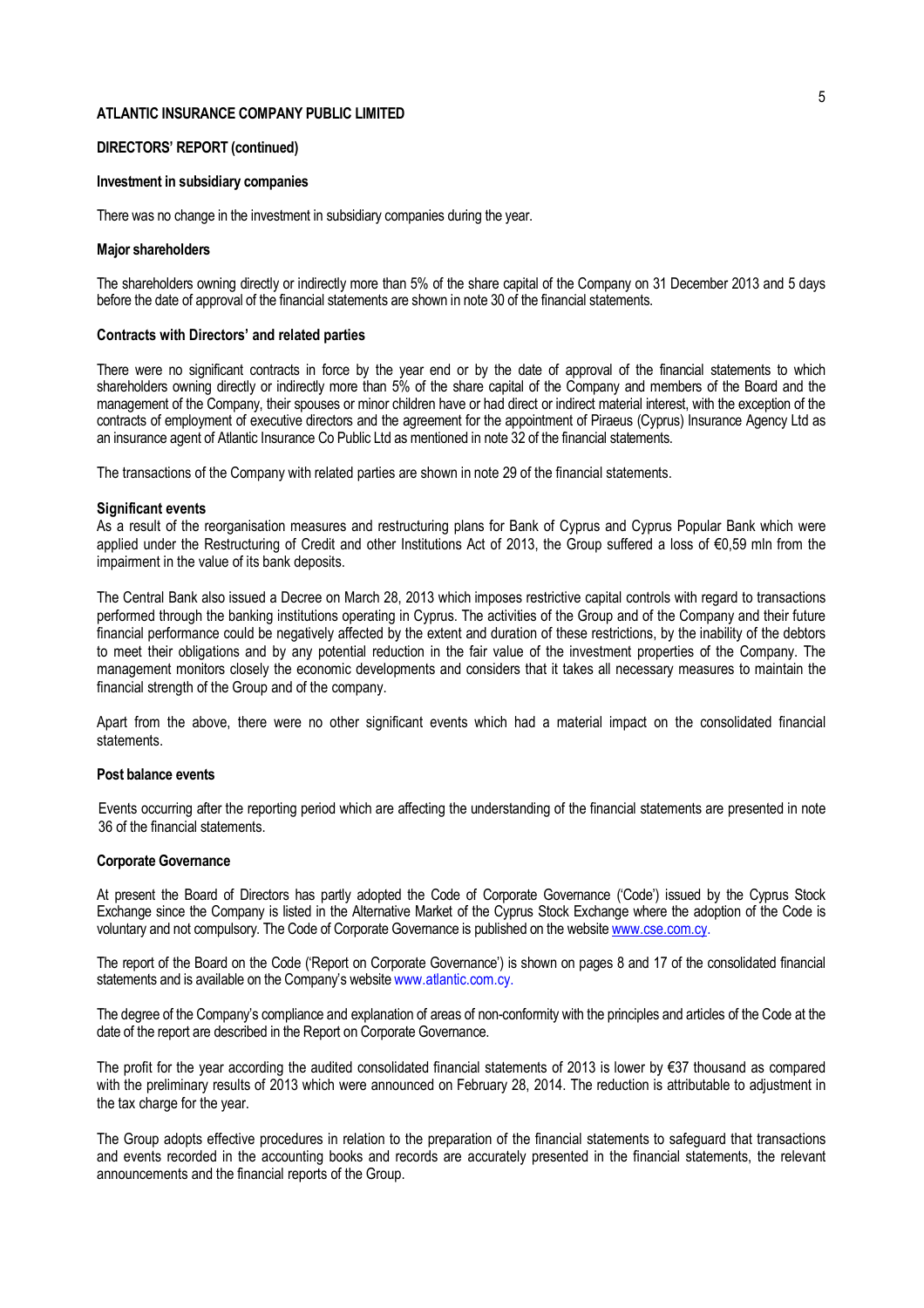#### **DIRECTORS' REPORT (continued)**

The risk management process of the Group which covers the presentation of financial information aims at the recognition, analysis and management of the risks related to the preparation of the financial statements, the relevant announcements and other financial reporting so that they are in conformity with the relevant financial reporting standards, the laws and regulations, including the periodical reporting which is required by the Transparency Requirements (Securities Trading in Regulated Markets) Cyprus Laws of 2007 and 2010. This is accomplished by the identification of risks of material inaccuracy in the reports and the adoption and implementation of internal controls for the prevention or detection of items that may lead to a material misstatement.

The company through its internal control system has implemented effective processes for the preparation of its financial statements, as well as for the preparation of periodic reporting required by listed companies. The main characteristics of these procedures are:

- The financial statements of the subsidiaries of the Group are prepared under the responsibility of the Financial Director of each company and under the supervision of the Financial Director of the Company.

- The financial statements of the Company and the Group are prepared under the responsibility of the Financial Director of the Group.

- The announcements of the results of the Group as well as the related explanatory statements are compiled by the Group's Financial Director and are reviewed by the Audit Committee. The relevant announcements are approved by the Board of Directors prior to their publication.

The share capital of the Company is divided into ordinary shares having the same and equal rights. There are no issued shares with special controlling or voting rights. Detailed information on the Company's share capital is presented in note 23 of the consolidated financial statements.

The percentage holdings on the Company's share capital that is owned by each member of the Board, their spouses, minor children and companies in which they own directly or indirectly more than 20% of the voting rights, on 31 December 2013 and 5 days before the date of the approval of the financial statements are mentioned in note 31 of the consolidated financial statements.

Each member of the Board is elected by the General Meeting of the shareholders or is appointed by the Board of Directors. A member who is appointed by the Board of Directors retires by law at the first annual general meeting following their appointment, which then decides on his appointment. At every annual general meeting one third of the board of directors retires and their appointment is determined by the annual general meeting.

A director may be removed from office before the end of his term with an ordinary resolution at a General Meeting.

The Company's Memorandum may be amended with a special resolution at a General Meeting.

The power of the directors is general and is limited only by the powers granted in a general meeting of the shareholders of the company either by law or by the articles of the Company. The decision on the issue of new shares, unless it relates to a rights issue which is offered to the shareholders in proportion to their existing holding, is taken by the general meeting in accordance with the prevailing legislation. The right to purchase the company's own shares, unless the legislation allows otherwise, is provided to the Board of Directors for a specified period by a special resolution of the general meeting.

The composition, terms of reference and details about the functioning of the management, administrative and supervisory bodies and positions designated in accordance with the Code are mentioned in the Report of Corporate Governance which is presented immediately after the Directors' Report.

#### **Board of Directors**

The Board of Directors consists of the members shown on page 1. All directors served on the board for the whole year. According to the Articles of the Company's Association Messrs Emilios Pyrishis, Charalambos Alexandrou and Andreas Pirishis retire from the Board, but being eligible offer themselves for re-election. An election will take place for the filling in of the vacant positions. There were no significant changes in the allocation of the responsibilities or the compensation of the Board of Directors.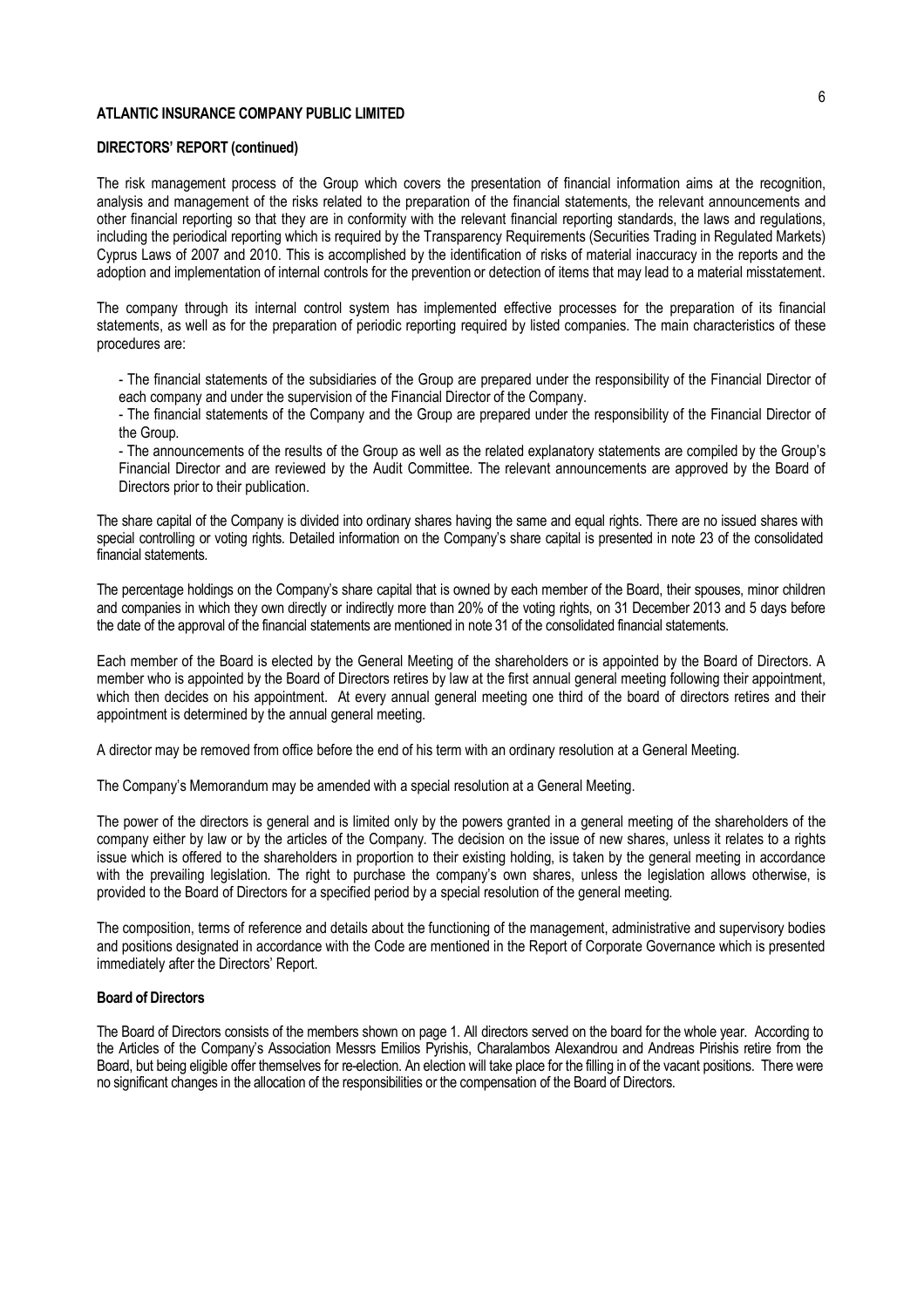# **DIRECTORS' REPORT (continued)**

## **Auditors**

The Auditors of the Company Joannides + Co Limited have expressed their willingness to continue to provide their services. A resolution authorizing the Board of Directors to determine their remuneration will be submitted in the next Annual General Meeting.

By order of the Board of Directors,

Emilios Pyrishis Chairman

Nicosia 24 April 2014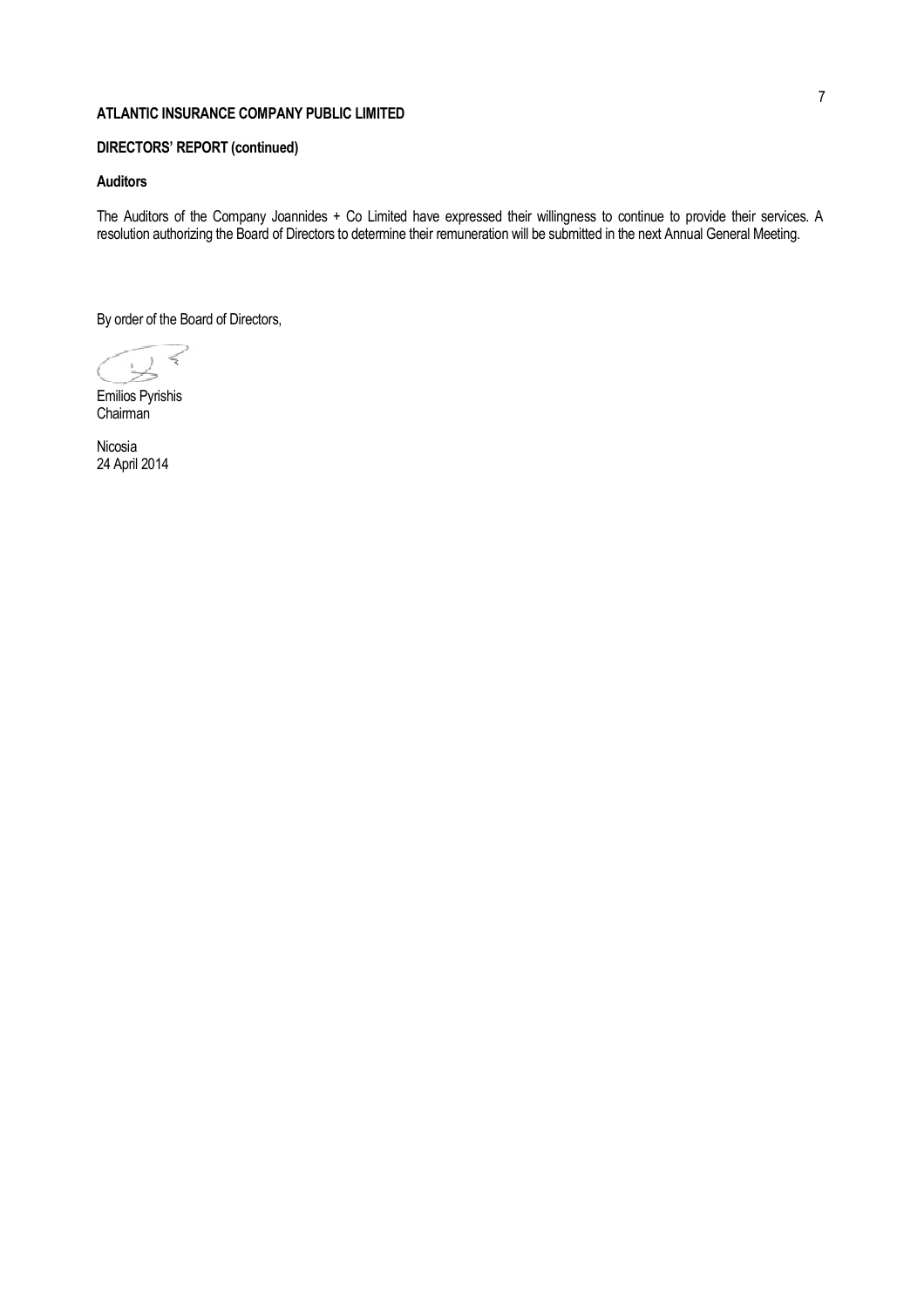# **CONSOLIDATED PROFIT AND LOSS ACCOUNT**

for the year ended 31 December 2013

|                                                         |              | 2013    | 2012    |
|---------------------------------------------------------|--------------|---------|---------|
|                                                         | <b>Notes</b> | €'000   | €'000   |
| Income from operations                                  |              |         |         |
| Gross written premiums                                  |              | 23.960  | 23.106  |
| Policy fees                                             |              | 740     | 761     |
| Reinsurers' share of premiums                           |              | (7.574) | (6.012) |
| Net premiums                                            |              | 17.126  | 17.855  |
| Transfer to unearned premiums                           |              | 382     | 4       |
| Net earned premiums                                     |              | 17.508  | 17.859  |
| Other operating income from insurance operations        | 6            | 1.044   | 838     |
| Operating income from brokerage and financial services  |              | 342     | 725     |
|                                                         |              | 18.894  | 19.422  |
| <b>Expenses</b>                                         |              |         |         |
| Claims payable                                          | 5            | 8.729   | 9.805   |
| Commission payable for insurance operations             |              | 1.174   | 1.275   |
| Commission payable for brokerage and financial services |              | 145     | 284     |
| Administrative expenses                                 |              | 5.261   | 4.737   |
|                                                         |              | 15.309  | 16.101  |
| <b>Profit from operations</b>                           | 9            | 3.585   | 3.321   |
| Loss on sale and revaluation of investments             | 11           | 307     | (2.052) |
| Loss on revaluation of investment properties            |              | (763)   | (99)    |
| Impairment in value of Bank Deposits                    | 12           | (588)   |         |
| Other investment income                                 | 6            | 87      | 108     |
| Net finance income                                      | 10           | 574     | 744     |
| Profit before taxation                                  |              | 3.202   | 2.022   |
| Taxation                                                | 13           | (490)   | (483)   |
| Profit after taxation                                   |              | 2.712   | 1.539   |
| Minority interest                                       |              | 203     | (7)     |
| Profit attributable to the shareholders                 |              | 2.915   | 1.532   |
|                                                         |              |         |         |
| Earnings per share (cent)                               | 14           | 7,45    | 3,92    |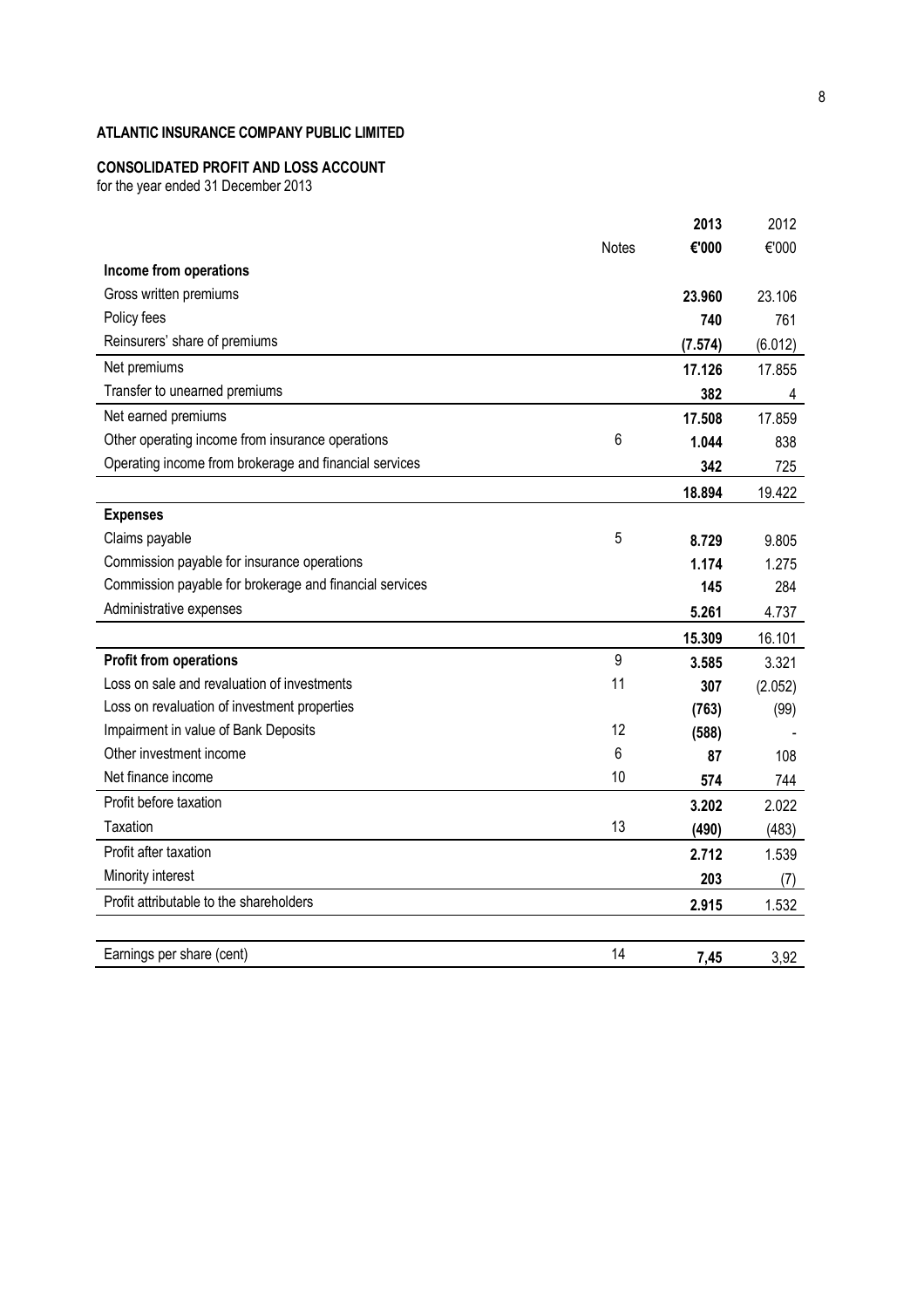# **STATEMENT OF COMPREHENSIVE INCOME**

for the year ended 31 December 2013

|                                                                                                                    | 2013  | 2012  |
|--------------------------------------------------------------------------------------------------------------------|-------|-------|
|                                                                                                                    | €'000 | €'000 |
| Profit for the year                                                                                                | 2.915 | 1.532 |
| Other recognised gains :                                                                                           |       |       |
| Loss on revaluation of immovable property                                                                          | (531) |       |
| Deferred tax on surplus revaluation of immovable property                                                          | 50    | 4     |
| Tax on deemed dristribution                                                                                        | (36)  |       |
| Fair value gain /(loss) on financial assets available for sale                                                     | 222   | (652) |
| Transfer to profit and loss for the year of realised loss on financial assets available for sale                   | 127   | 1.053 |
| Transfer to profit and loss for the year due to permanent diminution in value of investments<br>available for sale |       | 681   |
|                                                                                                                    | (168) | 1.086 |
| Total comprehensive income for the year                                                                            | 2.747 | 2.618 |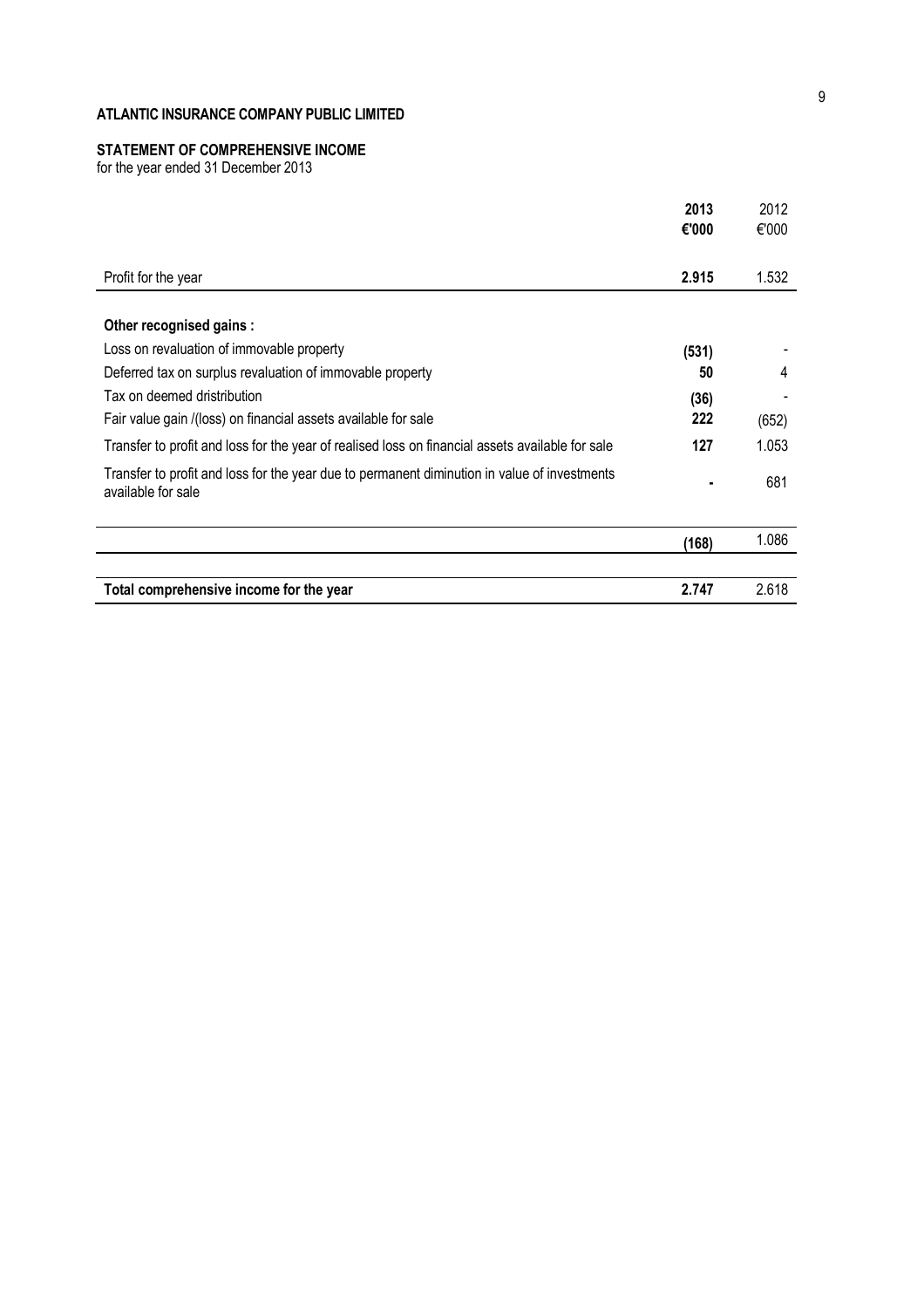## **CONSOLIDATED STATEMENT OF FINANCIAL POSITION**

as at 31 December 2013

|                                                        |      | 2013   | 2012   |
|--------------------------------------------------------|------|--------|--------|
|                                                        | Note | €'000  | €'000  |
| <b>Non-current assets</b>                              |      |        |        |
| Tangible fixed assets                                  | 16   | 7.292  | 8.003  |
| Intangible assets                                      | 17   | 35     | 29     |
| Investors' Compensation Fund                           | 21   | 221    | 216    |
| Investment properties                                  | 18   | 6.596  | 7.359  |
| Financial assets available for sale                    | 19   | 1.640  | 2.141  |
| <b>Total non-current assets</b>                        |      | 15.784 | 17.748 |
|                                                        |      |        |        |
| <b>Current assets</b>                                  |      |        |        |
| Debtors and other receivables                          | 21   | 17.133 | 15.676 |
| Financial assets held for trading                      | 20   | 6.946  | 3.853  |
| Cash and bank balances                                 | 22   | 15.452 | 17.562 |
| <b>Total current assets</b>                            |      | 39.531 | 37.091 |
|                                                        |      |        |        |
| <b>Total assets</b>                                    |      | 55.315 | 54.839 |
|                                                        |      |        |        |
| <b>Equity</b>                                          |      |        |        |
| Share capital                                          | 23   | 13.297 | 13.297 |
| Reserves                                               |      | 17.478 | 16.686 |
| Purchase of own shares                                 |      | (78)   | (78)   |
| <b>Equity attributable to shareholders</b>             |      | 30.697 | 29.905 |
| Minority interest                                      |      | 713    | 1.037  |
| <b>Total equity</b>                                    |      | 31.410 | 30.942 |
|                                                        |      |        |        |
| <b>Non-current liabilities</b>                         |      |        |        |
| Deferred taxation                                      | 24   | 436    | 616    |
|                                                        |      | 436    | 616    |
|                                                        |      |        |        |
| <b>Current liabilities</b>                             |      |        |        |
| Outstanding claims and provision for unearned premiums | 25   | 20.736 | 20.683 |
| <b>Other Liabilities</b>                               | 26   | 2.733  | 2.598  |
|                                                        |      | 23.469 | 23.281 |
|                                                        |      |        |        |
| <b>Total equity and liabilities</b>                    |      | 55.315 | 54.839 |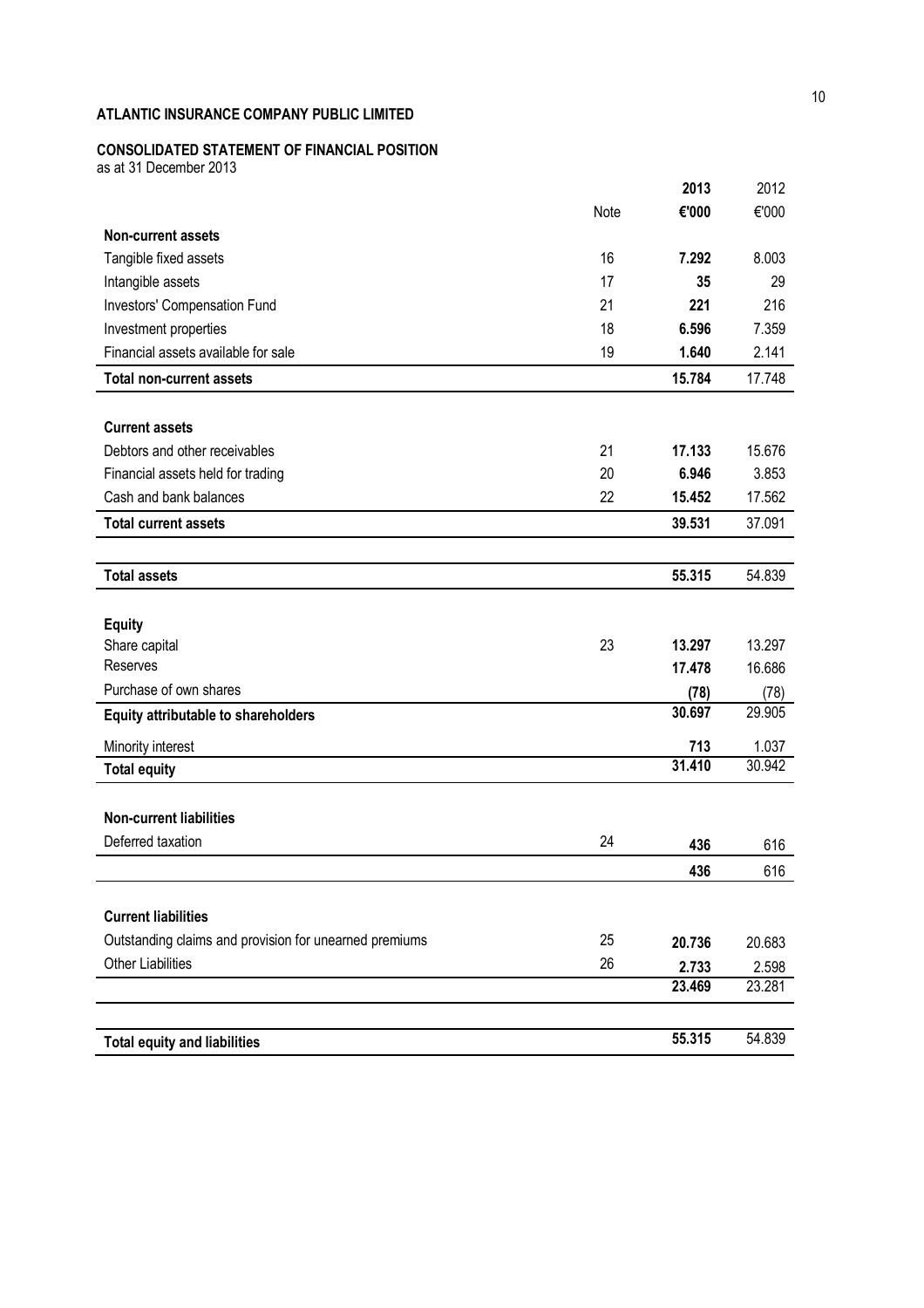# **CONSOLIDATED STATEMENT OF CHANGES IN EQUITY**

for the year ended 31 December 2013

|                                                                                                        | Share   | Share   | Difference on<br>conversion of | <b>Revaluation</b> Fair Value |         | Profit and          | Own   |                | Minority                 | Total          |
|--------------------------------------------------------------------------------------------------------|---------|---------|--------------------------------|-------------------------------|---------|---------------------|-------|----------------|--------------------------|----------------|
|                                                                                                        | Capital | Premium | share capital                  | Reserve                       | Reserve | Loss account Shares |       | Total          | Interest                 | Equity         |
|                                                                                                        | €'000   | €'000   | €'000                          | €'000                         | €'000   | €'000               | €'000 | €'000          | €'000                    | €'000          |
|                                                                                                        |         |         |                                |                               |         |                     |       |                |                          |                |
| Balance 1 January 2012<br>Deferred tax on surplus<br>revaluation of immovable                          | 13.297  | 1.898   | 67                             | 3.812                         | (1.352) | 12.380              | (78)  | 30.024         | 1.200                    | 31.224         |
| property<br>Transfer of excess depreciation                                                            |         |         |                                | 4                             |         |                     |       | 4              |                          | 4              |
| on revaluation of buildings                                                                            |         |         |                                | (23)                          |         | 23                  |       |                |                          |                |
| Dividends received by minority<br>Fair value loss on financial                                         |         |         |                                | $\overline{a}$                |         |                     |       | $\overline{a}$ | (170)                    | (170)          |
| assets available for sale<br>Transfer to profit and loss for the<br>year of realised loss on financial |         |         |                                |                               | (652)   |                     |       | (652)          | l,                       | (652)          |
| assets available for sale<br>Transfer to profit and loss for the<br>year due to permanent              |         |         |                                |                               | 1.053   |                     |       | 1.053          | L,                       | 1.053          |
| diminution in the value of                                                                             |         |         |                                |                               |         |                     |       |                |                          |                |
| financial assets available for sale<br>Dividend paid                                                   |         |         |                                |                               | 681     | (2.737)             |       | 681<br>(2.737) | $\overline{\phantom{a}}$ | 681<br>(2.737) |
| Profit for the year                                                                                    |         |         |                                |                               |         | 1.532               |       | 1.532          | $\overline{7}$           | 1.539          |
|                                                                                                        |         |         |                                |                               |         |                     |       |                |                          |                |
|                                                                                                        |         |         |                                |                               |         |                     |       |                |                          |                |
| Balance 31 December 2012                                                                               | 13.297  | 1.898   | 67                             | 3.793                         | (270)   | 11.198              | (78)  | 29.905         | 1.037                    | 30.942         |
|                                                                                                        |         |         |                                |                               |         |                     |       |                |                          |                |
| Balance 1 January 2013<br>Deficit on revaluation of                                                    | 13.297  | 1.898   | 67                             | 3.793                         | (270)   | 11.198              | (78)  | 29.905         | 1.037                    | 30.942         |
| immovable property                                                                                     |         |         |                                | (531)                         |         |                     |       | (531)          | $\overline{a}$           | (531)          |
| Deferred tax on revaluation of<br>immovable property                                                   |         |         |                                | 50                            |         |                     |       | 50             | L,                       | 50             |
| Transfer of excess depreciation<br>on revaluation of buildings                                         |         |         |                                | (9)                           |         | 9                   |       |                |                          |                |
| Deferred tax on excess                                                                                 |         |         |                                |                               |         |                     |       |                |                          |                |
| depreciation<br>Dividends received by minority                                                         |         |         |                                | 1                             |         | (1)                 |       |                | (113)                    | (113)          |
| Reduction in minority due to sale<br>of shares                                                         |         |         |                                |                               |         |                     |       |                | (8)                      | (8)            |
| Fair value loss on financial                                                                           |         |         |                                | $\overline{a}$                |         |                     |       |                | ÷,                       |                |
| assets available for sale<br>Transfer to profit and loss for the                                       |         |         |                                |                               | 222     |                     |       | 222            |                          | 222            |
| year of realised loss on financial<br>assets available for sale                                        |         |         |                                |                               | 127     |                     |       | 127            | Ĭ.                       | 127            |
| Tax on deemed distribution                                                                             |         |         |                                |                               |         | (36)                |       | (36)           |                          | (36)           |
| Dividend paid                                                                                          |         |         |                                |                               |         | (1.956)             |       | (1.956)        | l,                       | (1.956)        |
| Profit for the year                                                                                    |         |         |                                |                               |         | 2.915               | L.    | 2.915          | (203)                    | 2.712          |

Gains or losses on the revaluation of financial assets available for sale are recognised in equity.

The share premium, the revaluation reserve and the fair value reserve are not available for distribution.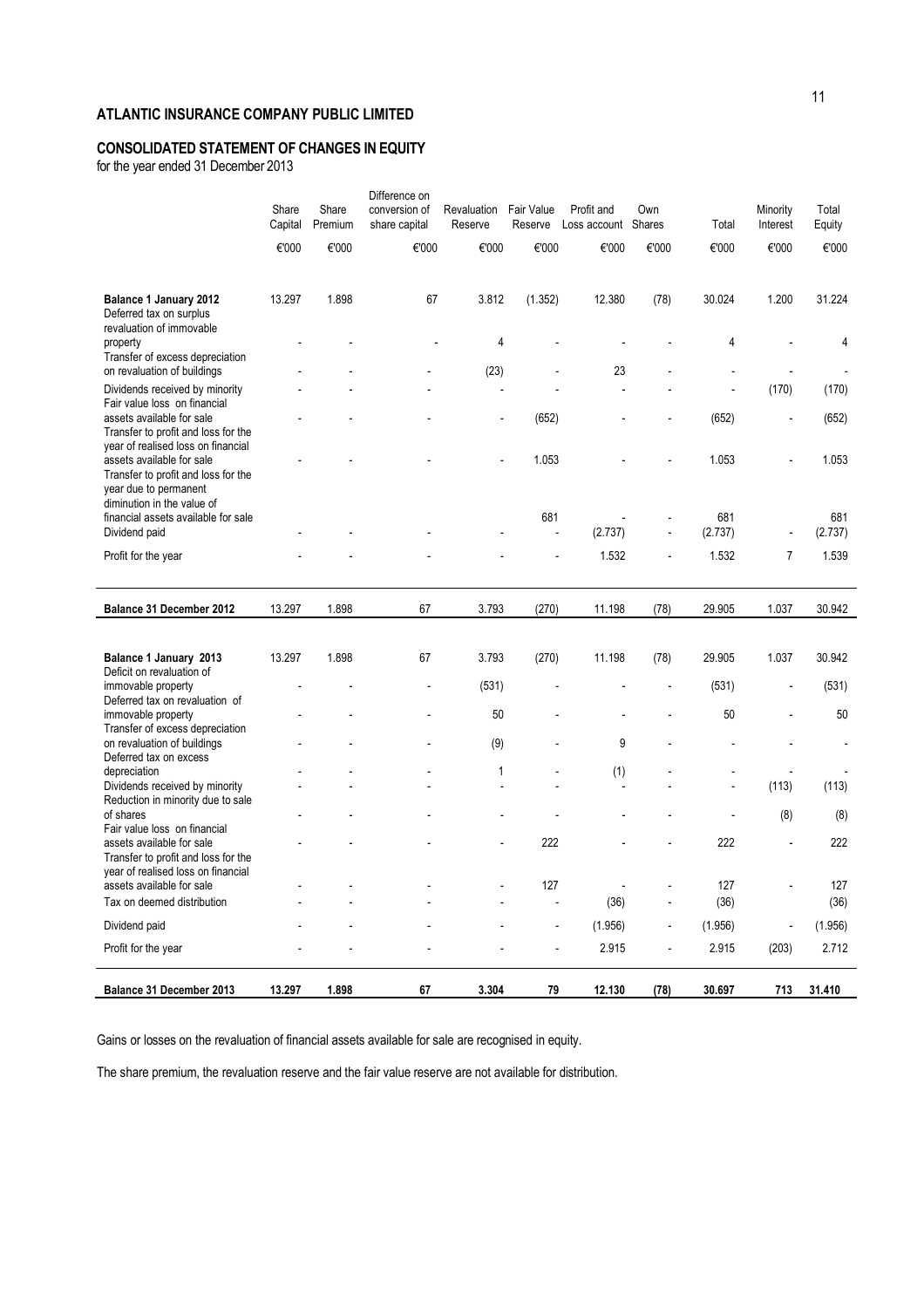# **CONSOLIDATED CASH FLOW STATEMENT**

for the year ended 31 December 2013

|                                                          |      | 2013    | 2012      |
|----------------------------------------------------------|------|---------|-----------|
|                                                          |      | €'000   | €'000     |
|                                                          | Note |         |           |
| <b>CASH FLOW FROM OPERATING ACTIVITIES</b>               |      |         |           |
| Profit for the year before taxation                      |      | 3.203   | 2.022     |
| Adjustments for:                                         |      |         |           |
| (Gain)/loss on sale and revaluation of investments       | 11   | (307)   | 2.052     |
| Loss on revaluation of investment properties             |      | 763     | 99        |
| Depreciation of tangible and intangible fixed assets     | 9    | 258     | 288       |
| Profit on disposal of tangible fixed assets              |      | (1)     | (3)       |
| Interest received                                        | 10   | (663)   | (823)     |
| Dividends received                                       | 6    | (46)    | (17)      |
| Interest paid                                            | 10   | 89      | 79        |
| Profit from operations before changes in working capital |      | 3.296   | 3.697     |
| (Increase)/decrease in debtors and other receivables     |      | (1.467) | 132.527   |
| Increase / (decrease) in liabilities and provisions      |      | 2       | (132.589) |
| <b>Cash flow from operations</b>                         |      | 1.831   | 3.635     |
| Interest paid                                            |      | (89)    | (79)      |
| Taxation paid                                            |      | (465)   | (550)     |
| Net cash flow from operating activities                  |      | 1.277   | 3.006     |
|                                                          |      |         |           |
| <b>CASH FLOW FROM INVESTING ACTIVITIES</b>               |      |         |           |
| Purchase of investments                                  |      | (3.871) | (3.495)   |
| Sale of investments                                      |      | 1.936   | 2.631     |
| Acquisition of investment properties                     |      |         | (1.233)   |
| Purchase of tangible fixed assets                        |      | (41)    | (47)      |
| Purchase of intangible fixed assets                      |      | (43)    | (19)      |
| Receipts on disposal of tangible fixed assets            |      | 1       | 5         |
| Increase in holding of subsidiary undertaking            |      | (9)     |           |
| Dividends paid to minority interest                      |      | (113)   | (170)     |
| Interest received                                        |      | 663     | 824       |
| Dividends received                                       |      | 46      | 17        |
| Net cash flow for investing activities                   |      | (1.431) | (1.487)   |
|                                                          |      |         |           |
| <b>CASH FLOW FOR FINANCING ACTIVITIES</b>                |      |         |           |
| Dividend paid                                            |      | (1.956) | (2.737    |
| Net cash flow for financing activities                   |      | (1.956) | (2.737)   |
|                                                          |      |         |           |
| Net decrease in cash and cash equivalents                |      | (2.110) | (1.218)   |
| Cash and cash equivalents at the beginning of the year   | 22   | 17.562  | 18.780    |
| Cash and cash equivalents at the end of the year         | 22   | 15.452  | 17.562    |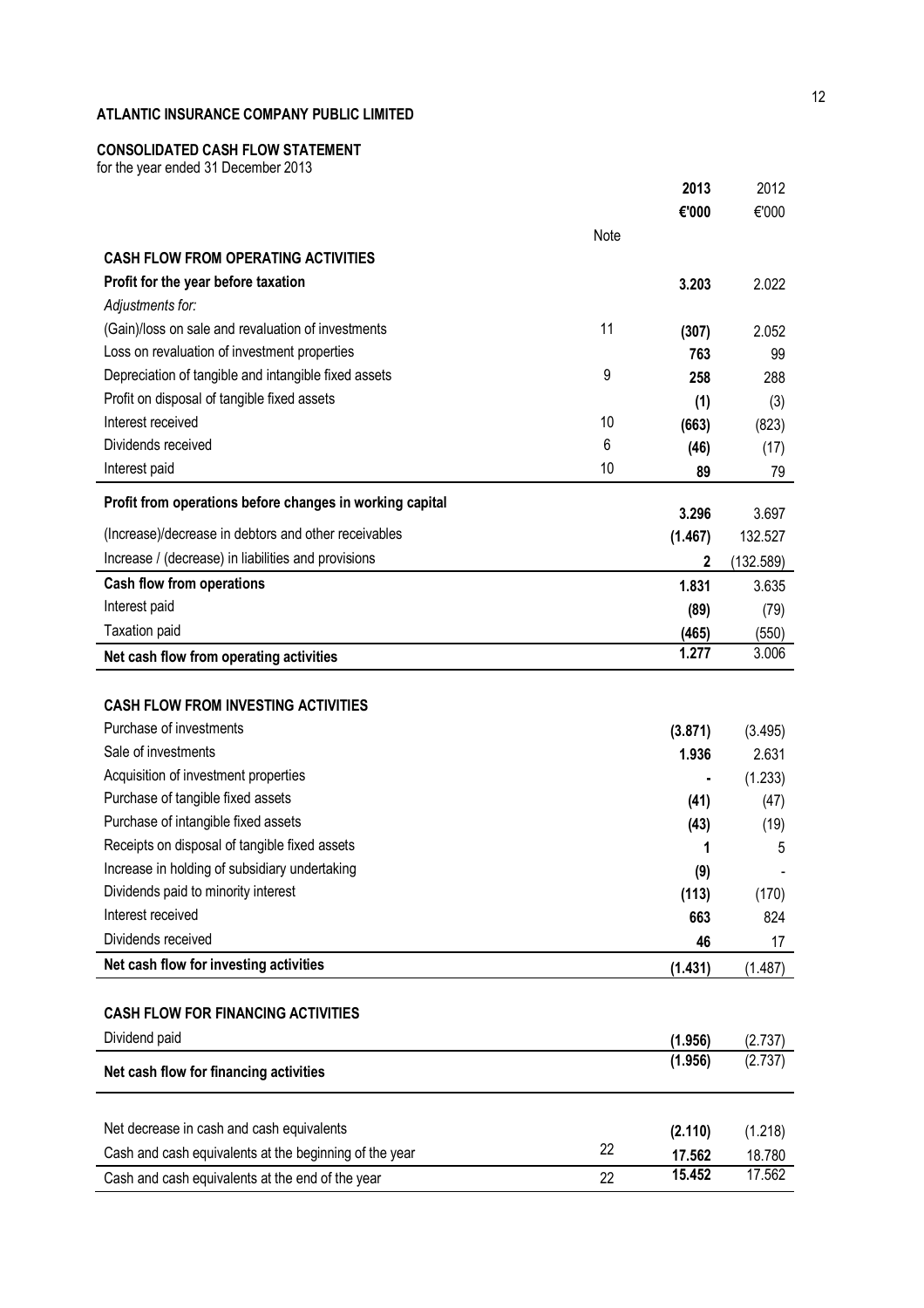# **EXTRACT FROM THE NOTES TO THE CONSOLIDATED FINANCIAL STATEMENTS**

# **Note 4: Segmental Reporting**

The Group has two main segments of business activity, general insurance business and financial services, both of which are carried out in Cyprus.

|                                         | Insurance | Financial<br>Services | Total  |
|-----------------------------------------|-----------|-----------------------|--------|
|                                         | €'000     | €'000                 | €'000  |
| Year ended 31 December 2013             |           |                       |        |
| Premiums and other income               | 25.831    | 342                   | 26.173 |
| Profit from operations                  | 4.035     | (450)                 | 3.585  |
| <b>Total Assets</b>                     | 51.814    | 3.501                 | 55.315 |
| <b>Total Liabilities</b>                | 23.536    | 369                   | 23.905 |
| Purchase of tangible fixed assets       | 41        |                       | 41     |
| Purchase of intangible fixed assets     | 43        |                       | 43     |
| Disposal of tangible fixed assets       | 9         |                       | 9      |
| Acquisition of investment property      | 219       | $\overline{2}$        | 221    |
| Depreciation of tangible fixed assets   | 37        |                       | 37     |
| Depreciation of intangible fixed assets |           |                       |        |
| Year ended 31 December 2012             |           |                       |        |
| Premiums and other income               | 24.813    | 725                   | 25.538 |
| Profit from operations                  | 3.403     | -82                   | 3.321  |
| <b>Total Assets</b>                     | 50.719    | 4.120                 | 54.839 |
| <b>Total Liabilities</b>                | 23.537    | 360                   | 23.897 |
| Purchase of tangible fixed assets       | 47        |                       | 47     |
| Purchase of intangible fixed assets     | 19        | $\blacksquare$        | 19     |
| Acquisitoon of investment property      | 1.233     | Ξ,                    | 1.233  |
| Disposal of tangible fixed assets       | 10        |                       | 10     |
| Depreciation of tangible fixed assets   | 253       | 5                     | 258    |
| Depreciation of intangible fixed assets | 30        |                       | 30     |

## **Note 5: Claims payable**

|                     | 2013           |                                    |                              |            | 2012  |  |
|---------------------|----------------|------------------------------------|------------------------------|------------|-------|--|
|                     | <b>Gross</b>   | <b>Reinsurers'</b><br><b>Share</b> | <b>Recoveries</b>            | <b>Net</b> | Net   |  |
|                     | €'000          | €'000                              | €'000                        | €'000      | €'000 |  |
| Motor               | 6.128          | (119)                              | (294)                        | 5.715      | 6.412 |  |
| Accident and health | 2.088          | (8)                                | $\overline{\phantom{a}}$     | 2.080      | 2.510 |  |
| Marine              | 46             | (20)                               | $\qquad \qquad \blacksquare$ | 26         | 31    |  |
| Property            | 223            | $-16$                              |                              | 207        | 393   |  |
| Liability           | 756            | -                                  | $-55$                        | 701        | 453   |  |
| Other               | $\blacksquare$ | -                                  | -                            | ٠          | 6     |  |
|                     |                |                                    |                              |            |       |  |
|                     | 9.241          | (163)                              | (349)                        | 8.729      | 9.805 |  |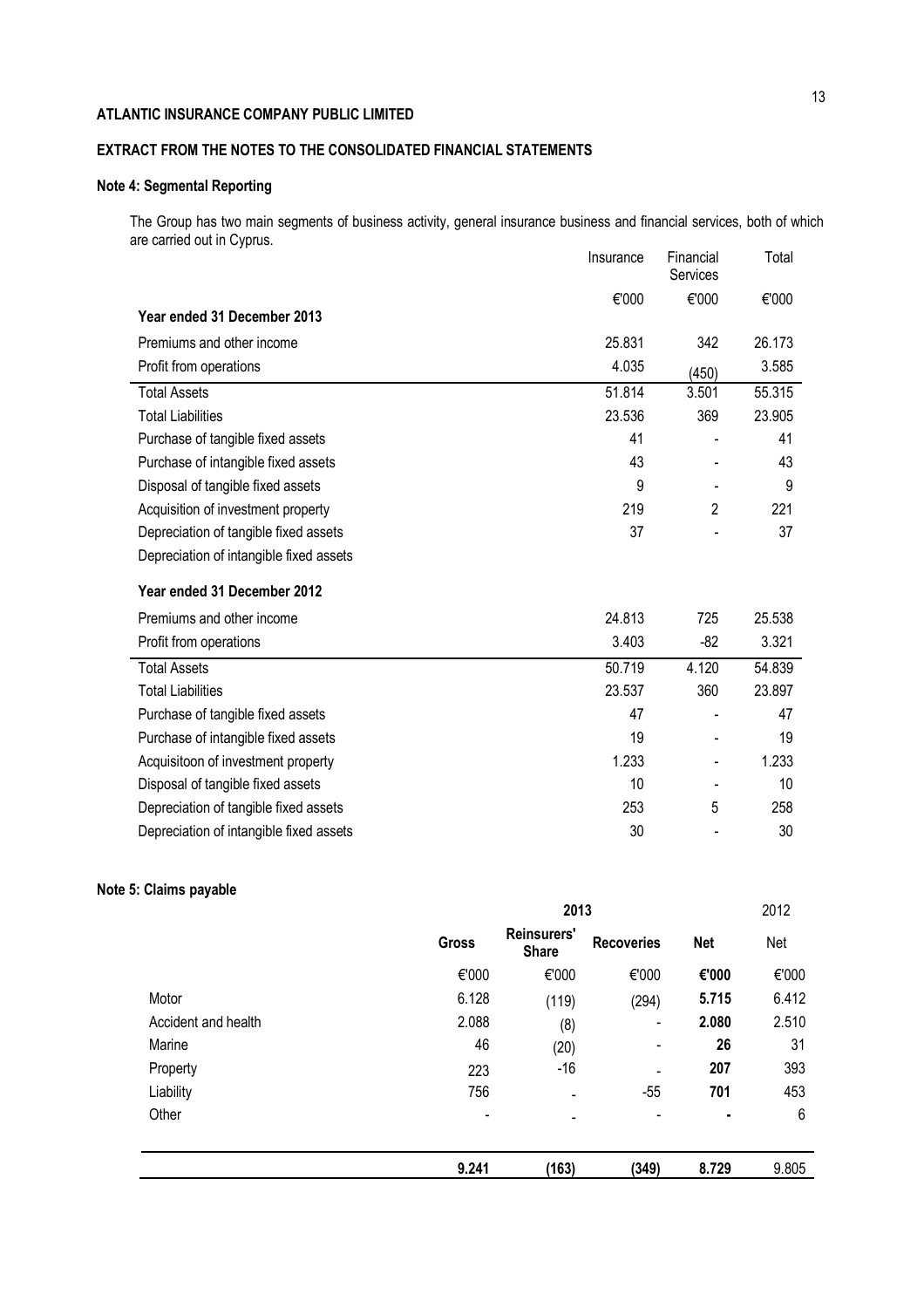# **EXTRACT FROM THE NOTES TO THE CONSOLIDATED FINANCIAL STATEMENTS**

## **Note 6: Other Income**

## **Other income from insurance operations**

|                                                 | 2013  | 2012  |
|-------------------------------------------------|-------|-------|
|                                                 | €'000 | €'000 |
| Commissions earned                              | 901   | 726   |
| Share of Pool profits                           | 132   | 57    |
| Profit on disposal of tangible fixed assets     | 1     | 3     |
| Other income                                    | 10    | 52    |
|                                                 | 1.044 | 838   |
| Other income from investments                   |       |       |
|                                                 | 2013  | 2012  |
|                                                 | €'000 | €'000 |
| Dividends received                              | 46    | 17    |
| Rents received                                  | 41    | 91    |
|                                                 | 87    | 108   |
| Note 8: Staff costs                             |       |       |
|                                                 | 2013  | 2012  |
|                                                 | €'000 | €'000 |
| Salaries                                        | 2.372 | 2.450 |
| Social insurance and other contributions        | 243   | 249   |
| Provident fund contributions                    | 117   | 118   |
|                                                 | 2.732 | 2.817 |
| Average number of employees                     |       |       |
| The average number of employees was as follows: |       |       |
|                                                 | 2013  | 2012  |
| Full-time employees                             | 100   | 101   |

The Company and its subsidiary Atlantic Securities Ltd operate defined contribution provident fund schemes. The funds are separately financed and prepare their own financial statements. In accordance with the Funds' memorandum the members are entitled to the payment of certain benefits on their retirement or early termination of their employment.

## **Note 10: Net finance income**

|                                | 2013  | 2012  |
|--------------------------------|-------|-------|
|                                | €'000 | €'000 |
| Interest received              | 692   | 841   |
| Bank charges and interest paid | (89)  | (79)  |
| Exchange losses                | (29)  | (18)  |
|                                |       |       |
|                                | 574   | 744   |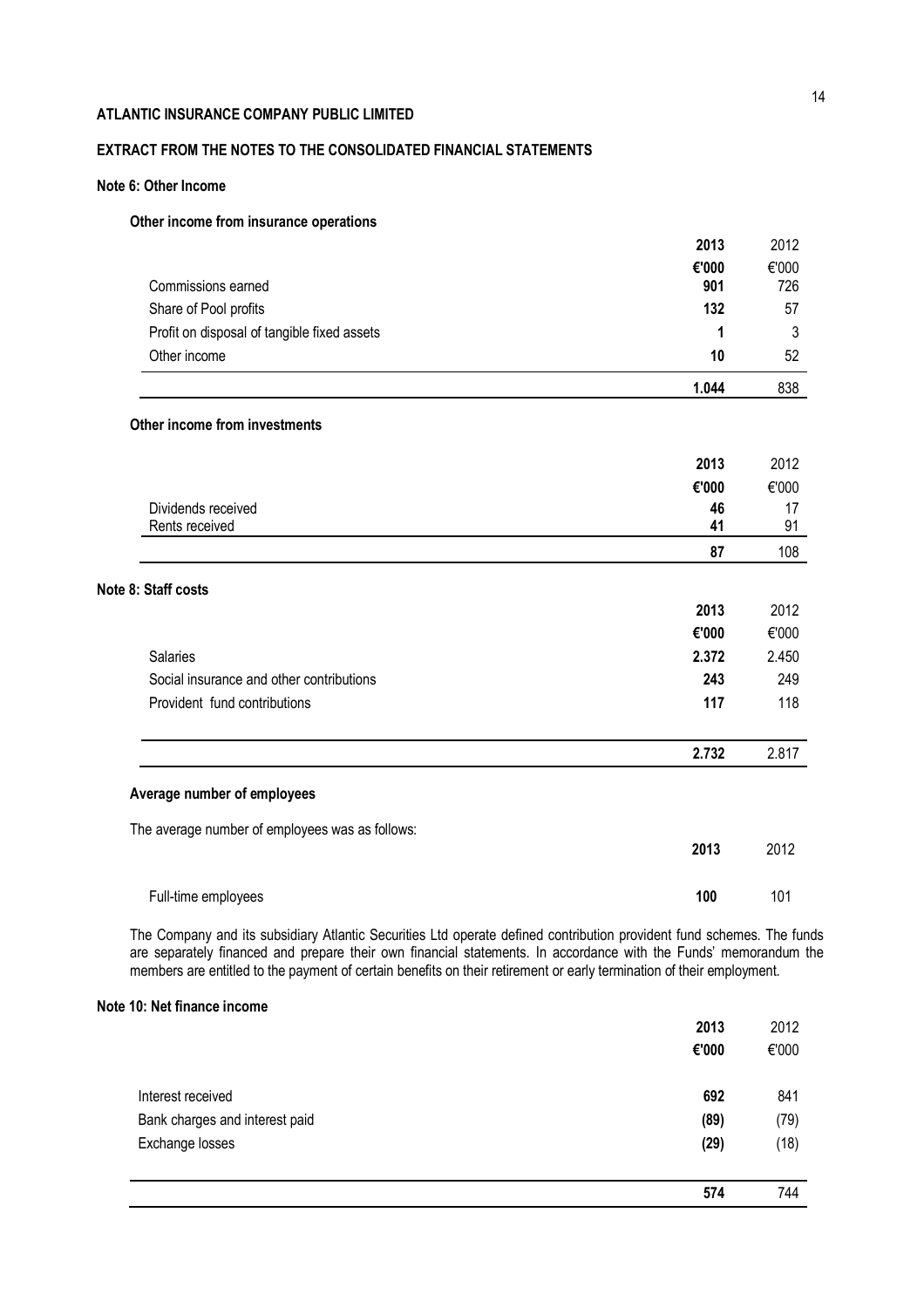## **EXTRACT FROM THE NOTES TO THE CONSOLIDATED FINANCIAL STATEMENTS**

#### **Note 11- Gains / (losses) on sale and revaluation of investments**

|                                                                     | 2013  | 2012    |
|---------------------------------------------------------------------|-------|---------|
|                                                                     | €'000 | €'000   |
| Loss on sale and revaluation of shares held for trading             | (57)  | (387)   |
| Gains on sale and revaluation of foreign investments                | 355   | 249     |
| Gain / (loss) on sale and revaluation of bonds                      | 9     | (857)   |
| Permanent diminution in the value of investments available for sale | ٠     | (1.058) |
|                                                                     | 307   | (2.052) |

#### **Note 12- Impairment in value of bank deposits**

The impact of the reorganization measures and restructuring plans of the Bank of Cyprus and Cyprus Popular Bank, on the value of the company's bank deposits was calculated at €0,59 mln for the Group and €0,53 mln for the Company as follows:

a) The value of the affected deposits in Bank of Cyprus was reduced by the final conversion rate of deposits to equity which was set at 47,5%.

b)The value of the affected deposits in Cyprus Popular Bank was reduced based on the assumption that the final percentage loss of these deposits will be 100%.

From the conversion of the affected bank deposits in Bank of Cyprus, the Group received ordinary shares of Bank of Cyprus having a nominal value of €1 per share. No deduction was made, in the calculation of the impairment in the value of bank deposits, of any value in respect of the shares which resulted from the conversion.

#### **Note 13-Taxation**

The tax charge is based on the profit for the year as adjusted for tax purposes and consists of the following:

|                                          | 2013           | 2012           |
|------------------------------------------|----------------|----------------|
|                                          | €'000          | €'000          |
| Corporation tax                          | 595            | 435            |
| Defence contribution                     | 20             | 20             |
| Foreign taxes deducted at source         | 3              | 1              |
| Deferred Tax                             | (130)          | (20)           |
| Previous years taxes                     |                | 45             |
| Interest on taxes                        | $\overline{2}$ | $\overline{2}$ |
|                                          | 490            | 483            |
|                                          |                |                |
| Note 14: Earnings per share              | 2013           | 2012           |
|                                          | €'000          | €'000          |
| Net profit attributable to shareholders  | 2.915          | 1.532          |
| Weighted average number of issued shares | 39.109         | 39.109         |
| Basic earnings per share (cents)         | 7,45           | 3,92           |

Earnings per share is calculated based on the weighted average number of shares which were issued during the year.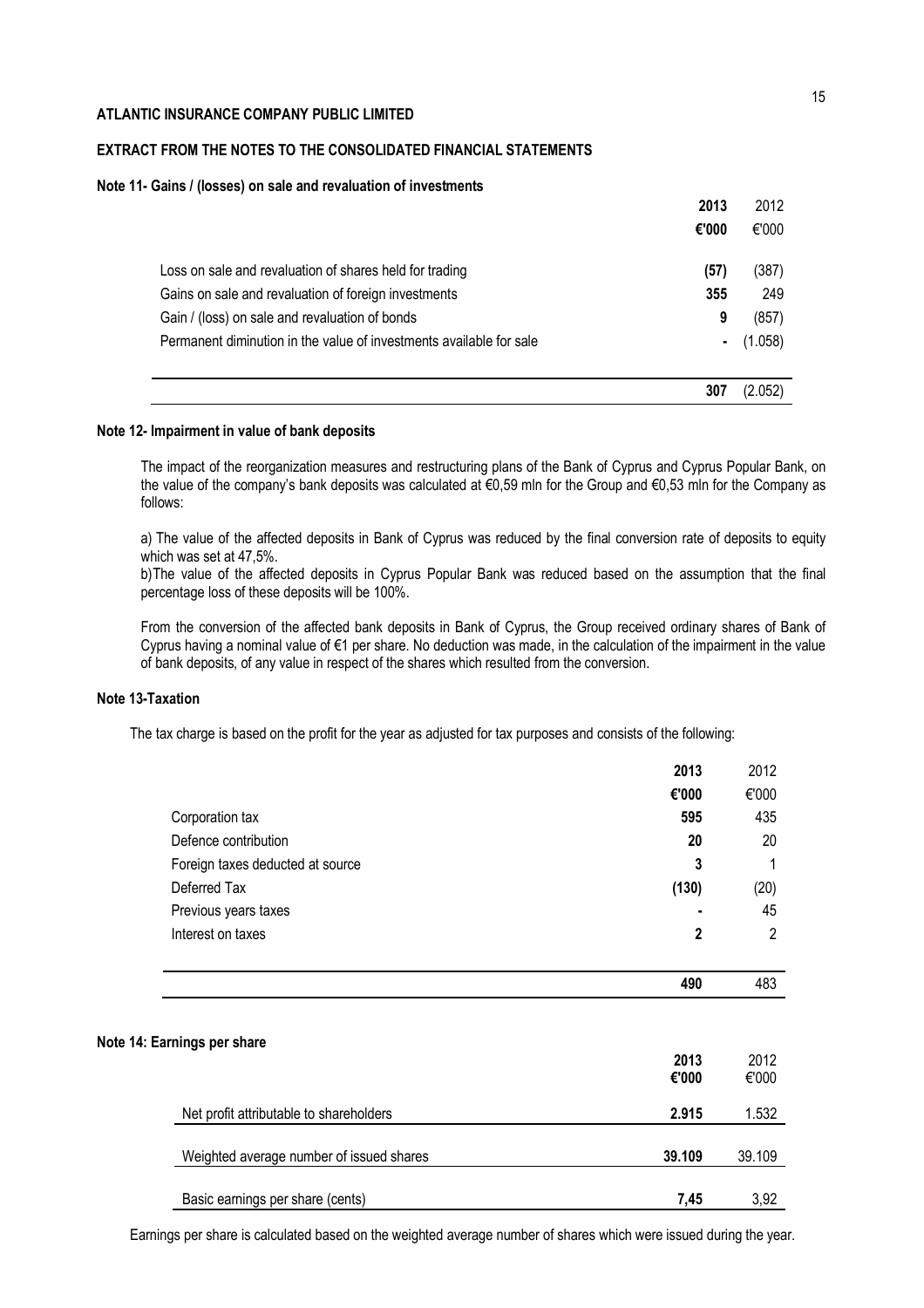# **EXTRACT FROM THE NOTES TO THE CONSOLIDATED FINANCIAL STATEMENTS**

# **Note 16: Tangible fixed assets**

|                                    | <b>Land and</b><br>buildings | <b>Furniture</b><br>and fittings | Computer<br>hardware and<br>software | <b>Motor</b><br>vehicles | Total |
|------------------------------------|------------------------------|----------------------------------|--------------------------------------|--------------------------|-------|
|                                    | €'000                        | €'000                            | €'000                                | €'000                    | €'000 |
| <b>Cost or revaluation</b>         |                              |                                  |                                      |                          |       |
| Balance at 1 January 2012          | 7.811                        | 774                              | 456                                  | 665                      | 9.706 |
| Additions                          |                              | 15                               | 8                                    | 24                       | 47    |
| <b>Disposals</b>                   |                              |                                  |                                      | (10)                     | (10)  |
| Balance at 1 January 2013          | 7.811                        | 789                              | 464                                  | 679                      | 9.743 |
| Additions                          |                              | 21                               | 12                                   | 8                        | 41    |
| Revaluation                        | (788)                        |                                  |                                      |                          | (788) |
| Disposals                          |                              | $\qquad \qquad \blacksquare$     |                                      | (9)                      | (9)   |
| <b>Balance at 31 December 2013</b> | 7.023                        | 810                              | 476                                  | 678                      | 8.987 |
| Depreciation                       |                              |                                  |                                      |                          |       |
| Balance at 1 January 2012          |                              | 490                              | 416                                  | 584                      | 1.490 |
| Depreciation for the year          | 128                          | 67                               | 18                                   | 45                       | 258   |
| On disposals                       |                              |                                  |                                      | (8)                      | (8)   |
| Balance at 1 January 2013          | 128                          | 557                              | 434                                  | 621                      | 1.740 |
| Depreciation for the year          | 128                          | 52                               | 17                                   | 24                       | 221   |
| On revaluation                     | (256)                        |                                  |                                      |                          | (256) |
| On disposals                       |                              |                                  |                                      | (9)                      | (9)   |
| <b>Balance at 31 December 2013</b> |                              | 609                              | 451                                  | 636                      | 1.695 |
| Net book value at                  |                              |                                  |                                      |                          |       |
| 31 December 2013                   | 7.023                        | 201                              | 25                                   | 42                       | 7.292 |
| 31 December 2012                   | 7.683                        | 232                              | 30                                   | 58                       | 8.003 |
| .                                  |                              |                                  |                                      |                          |       |

## **Note 17-Intangible assets**

|                                 | <b>Goodwill on acquisition</b><br>of agents' portfolios | Computer<br>software | Total |
|---------------------------------|---------------------------------------------------------|----------------------|-------|
|                                 | €'000                                                   | €'000                | €'000 |
| <b>Cost or revaluation</b>      |                                                         |                      |       |
| Balance at 1 January 2012       | 42                                                      | 376                  | 418   |
| Additions                       | 7                                                       | 12                   | 19    |
| Balance at 1 January 2013       | 49                                                      | 388                  | 437   |
| Additions                       | 31                                                      | 12                   | 43    |
| Balance 31 December 2013        | 80                                                      | 400                  | 480   |
| Amortisation                    |                                                         |                      |       |
| Balance at 1 January 2012       | 14                                                      | 364                  | 378   |
| Amortisation for the year       | 16                                                      | 14                   | 30    |
| Balance at 1 January 2013       | 30                                                      | 378                  | 408   |
| Amortisation for the year       | 27                                                      | 10                   | 37    |
| <b>Balance 31 December 2013</b> | 57                                                      | 388                  | 445   |
| Net book value at               |                                                         |                      |       |
| 31 December 2013                | 23                                                      | 12                   | 35    |
| 31 December 2012                | 19                                                      | 10                   | 29    |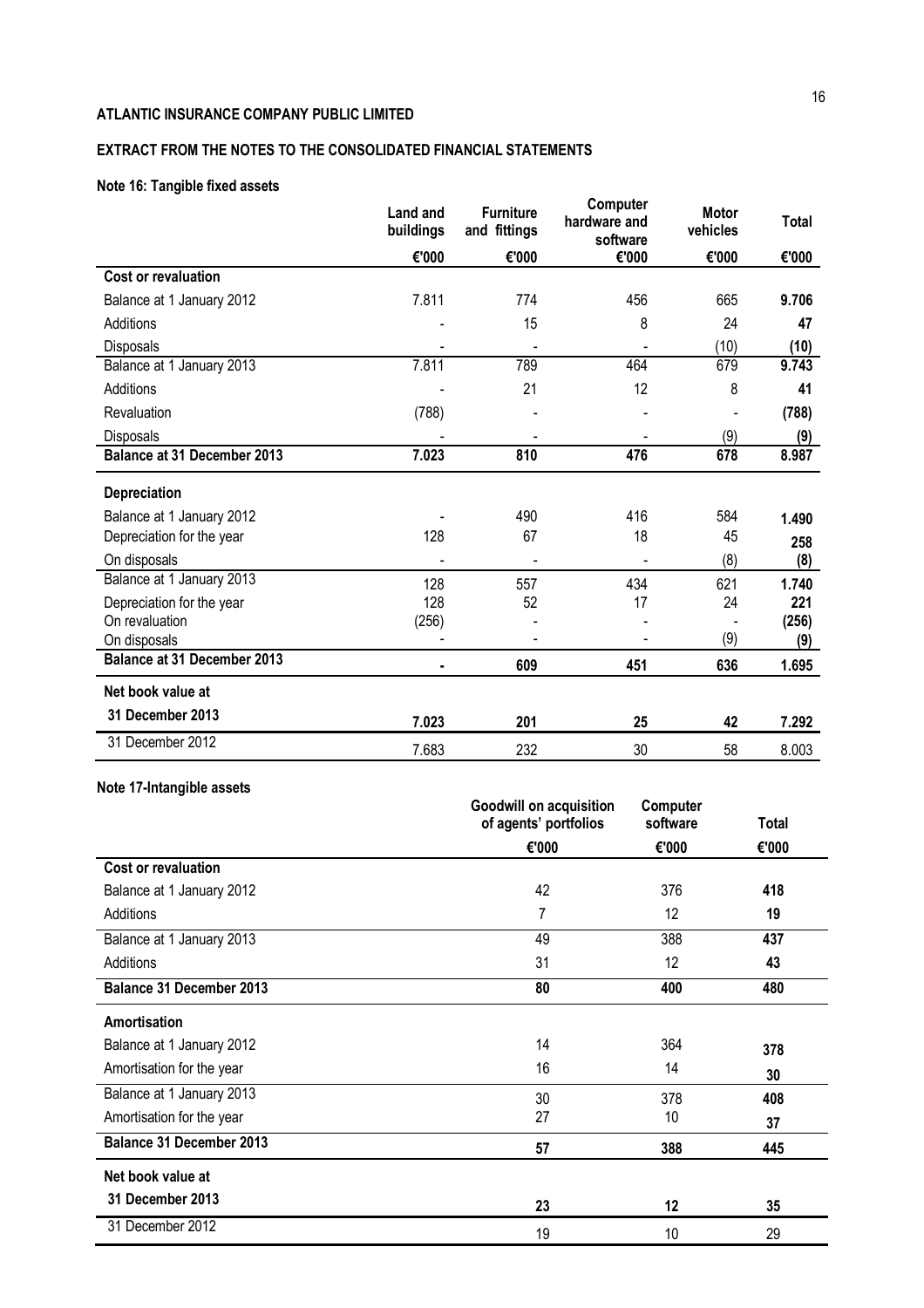# **EXTRACT FROM THE NOTES TO THE CONSOLIDATED FINANCIAL STATEMENTS**

## **Note 18: Investment properties**

| <b>Balance at 31 December</b>  | 6.596 | 7.359 |
|--------------------------------|-------|-------|
| Fair value loss on revaluation | (763) | (98)  |
|                                |       |       |
| Additions                      | ٠     | 1.233 |
| <b>Balance at 1 January</b>    | 7.359 | 6.224 |
| Land and buildings             |       |       |
|                                | €'000 | €'000 |
|                                | 2013  | 2012  |

|                                        | 2013  | 2012  |
|----------------------------------------|-------|-------|
|                                        | €'000 | €'000 |
|                                        |       |       |
| Equity investment in listed securities | 85    | 90    |
| Republic of Cyprus government bonds    | 428   | 1.280 |
| Greek government bonds                 | 259   | 282   |
| Corporate bonds and capital securities | 560   | 489   |
| Foreign corporate bonds                | 308   |       |
|                                        |       |       |
|                                        | 2.141 | 2.141 |

Financial assets available for sale include investments in securities listed in the Cyprus Stock Exchange and the Athens Stock Exchange. These assets are valued at the end of the year using the mid-market price as at the balance sheet date. Financial assets available for sale are included in non-current assets unless it is anticipated that they will be disposed of within 12 months from the balance sheet date. The fair value gain on financial assets available for sale for the year 2013 amounted to €0,22 mln (2012: Loss €0,65 mln) and was recognized in the fair value reserve which is included as part of equity.

## **Note 20: Financial assets held for trading**

|                                                 | 2013  | 2012  |
|-------------------------------------------------|-------|-------|
|                                                 | €'000 | €'000 |
| Equity investment in listed securities          | 209   | 182   |
| Foreign investments in mutual and managed funds | 5.251 | 3.465 |
| Bonds and capital securities                    | 1.486 | 206   |
|                                                 | 6.946 | 3.853 |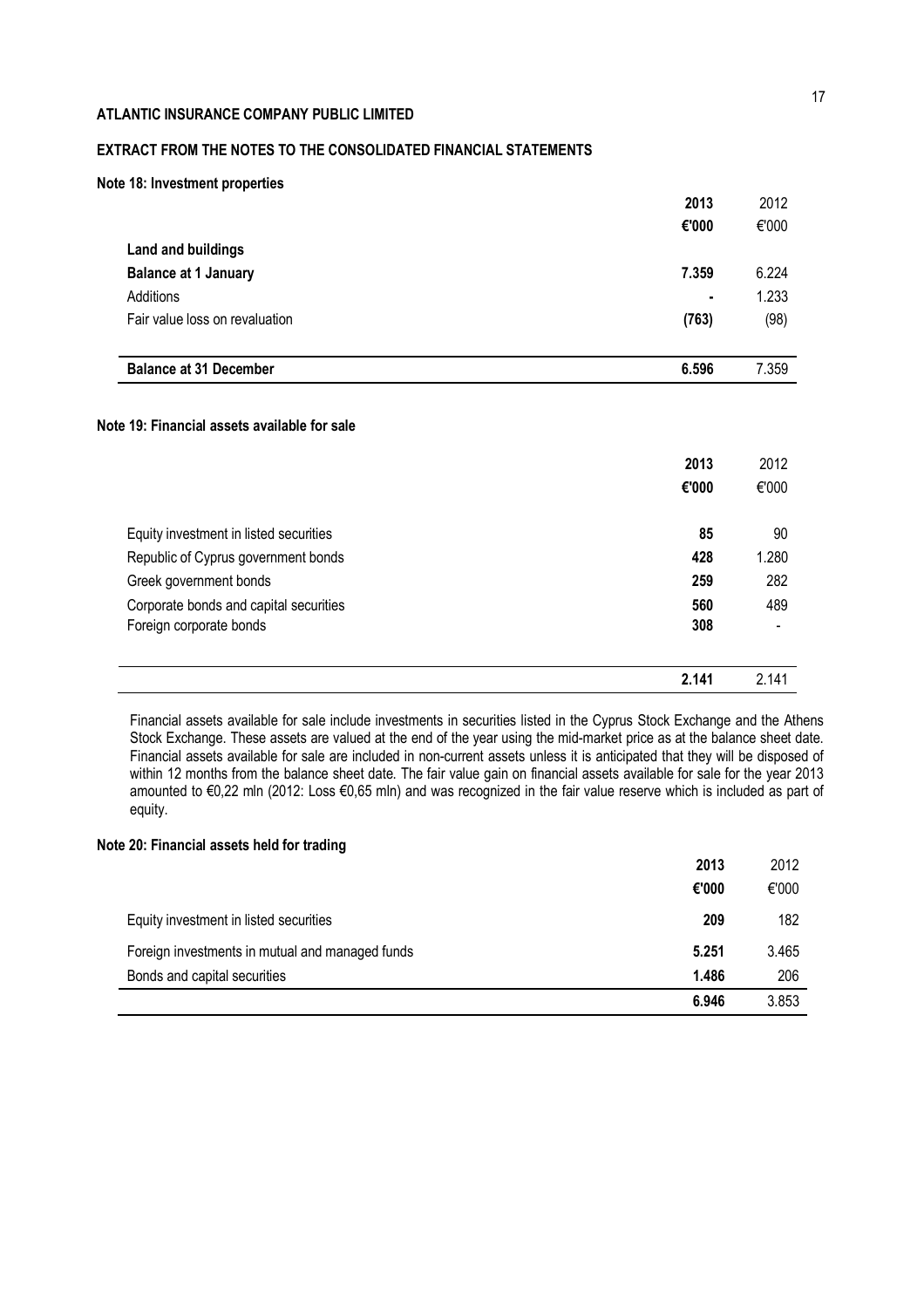# **EXTRACT FROM THE NOTES TO THE CONSOLIDATED FINANCIAL STATEMENTS**

## **Note 21: Debtors and other receivables**

| <b>Non-current assets</b>                            |              |              |
|------------------------------------------------------|--------------|--------------|
|                                                      | 2013         | 2012         |
| Other receivables from financial services operations | €'000<br>221 | €'000<br>216 |
|                                                      |              |              |
| <b>Current assets</b>                                |              |              |
|                                                      | 2013         | 2012         |
|                                                      | €'000        | €'000        |
| Trade receivables from insurance operations          | 6.742        | 7.530        |
| Reinsurers' share of technical reserves (note 25)    | 3.212        | 3.545        |
| Amounts prepaid to reinsurers'                       | 2.899        |              |
| Share in pool assets                                 | 582          | 625          |
| Deferred acquisition costs                           | 519          | 592          |
| Other receivables from insurance operations          | 334          | 360          |
| Other receivables from financial services operations | 2.845        | 3.020        |
| Tax refundable                                       |              | 4            |
|                                                      | 17.133       | 15.676       |
| Note 22: Cash and bank balances                      |              |              |
|                                                      | 2013         | 2012         |
|                                                      | €'000        | €'000        |
| Cash and bank balances                               | 15.452       | 17.562       |
|                                                      | 15.452       | 17.562       |

The bank overdrafts of the Company are secured by a mortgage of €215 thousand on the immovable property of the Company and by personal guarantees of the members of the Board of Directors.

The impact of the recent restructuring measures of Bank of Cyprus and Cyprus Popular Bank on the value of the Group's bank deposits is mentioned in notes 12 and 35.

### **Note 23: Share Capital**

|                                           | 2013                |        | 2012                |        |  |
|-------------------------------------------|---------------------|--------|---------------------|--------|--|
|                                           | Number of<br>shares |        | Number of<br>shares |        |  |
|                                           | (thousand)          | €'000  | (thousand)          | €'000  |  |
| <b>Authorised</b>                         |                     |        |                     |        |  |
| Ordinary shares $\epsilon$ 0,34 per share | 250.000             | 85.000 | 250.000             | 85.000 |  |
| Issued and fully paid                     |                     |        |                     |        |  |
| Ordinary shares $\epsilon$ 0,34 per share | 39.109              | 13.297 | 39.109              | 13.297 |  |

The number of own shares held by the Company at 31 December 2013 was 80 150 and the total acquisition cost was €77.680. During the year the Company did not buy back any of its own shares.

There was no change in the Company's capital structure during the year.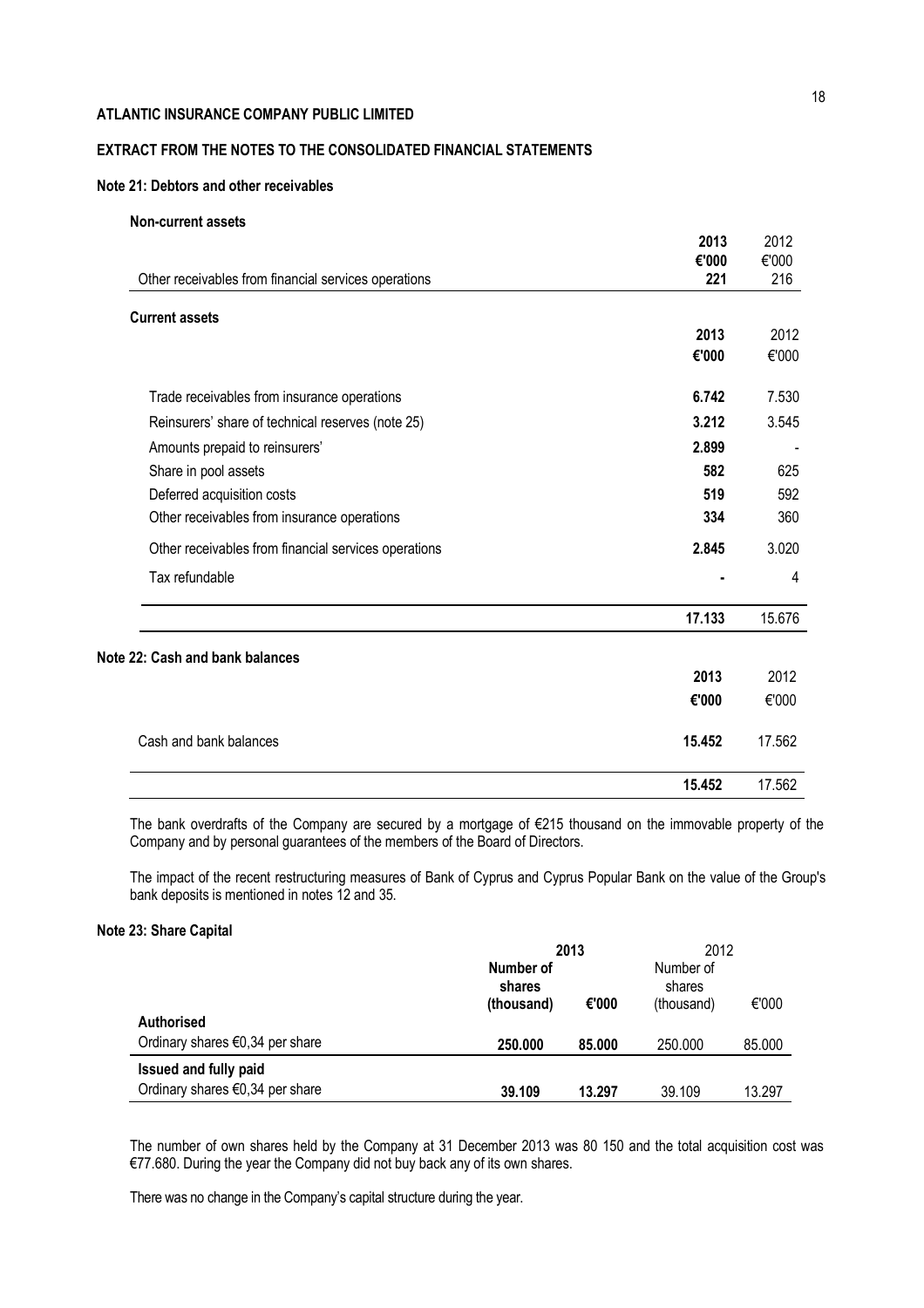# **EXTRACT FROM THE NOTES TO THE CONSOLIDATED FINANCIAL STATEMENTS**

# **Note 24: Deferred Taxation**

| Provision for property revaluation                                              | 2013<br>€'000   | 2012<br>€'000 |
|---------------------------------------------------------------------------------|-----------------|---------------|
| Balance 1 January                                                               | 604             | 608           |
| Deferred tax on property revaluation                                            | (214)           | (4)           |
| Deferred tax on excess depreciation resulting from the revaluation of buildings | (1)             |               |
| Balance 31 December                                                             | 389             | 604           |
|                                                                                 | 2013            | 2012          |
| Provision for temporary differences between depreciation and capital allowances | €'000           | €'000         |
| Balance 1 January                                                               | 12              | 32            |
| Deferred tax for the year                                                       | 35              | (20)          |
| Deferred tax on excess depreciation resulting from the revaluation of buildings | 1               |               |
| <b>Balance 31 December</b>                                                      | $\overline{47}$ | 12            |
| <b>Total Balance 31 December</b>                                                | 436             | 616           |
| Note 25: Outstanding claims and unearned premiums                               |                 |               |
|                                                                                 | 2013            | 2012          |
|                                                                                 | €'000           | €'000         |
| <b>Unearned premiums</b>                                                        |                 |               |
| Gross unearned premiums                                                         | 10.149          | 10.398        |
| Reinsurers' share                                                               | (2.094)         | (1.961)       |
| Net unearned premiums                                                           | 8.055           | 8.437         |
| <b>Outstanding claims</b>                                                       |                 |               |
| Gross outstanding claims                                                        | 10.587          | 10.285        |
| Reinsurers' share                                                               | (1.118)         | (1.583)       |
| Net outstanding claims                                                          | 9.469           | 8.702         |
| <b>Total technical reserves</b>                                                 |                 |               |
| Gross technical reserves                                                        | 20.736          | 20.683        |
| Reinsurers' share                                                               | (3.212)         | (3.545)       |
| Net technical reserves                                                          | 17.524          | 17.138        |

Outstanding claims include a provision for incurred but not reported claims (IBNR) as well as a provision for incurred but not enough reported claims (IBNER) using the claims development method.

## **Note 26: Other Liabilities**

| 2013                                                        | 2012  |
|-------------------------------------------------------------|-------|
| €'000                                                       | €'000 |
| Taxation<br>225                                             | 75    |
| Tax on deemed distribution                                  | 36    |
| Reinsurers' balances<br>204                                 | 188   |
| Creditors from insurance operations<br>162                  | 101   |
| Other liabilities from insurance operations<br>1.424        | 1.463 |
| 319<br>Dividends payable                                    | 410   |
| Other liabilities from financial services operations<br>363 | 361   |
| 2.733                                                       | 2.598 |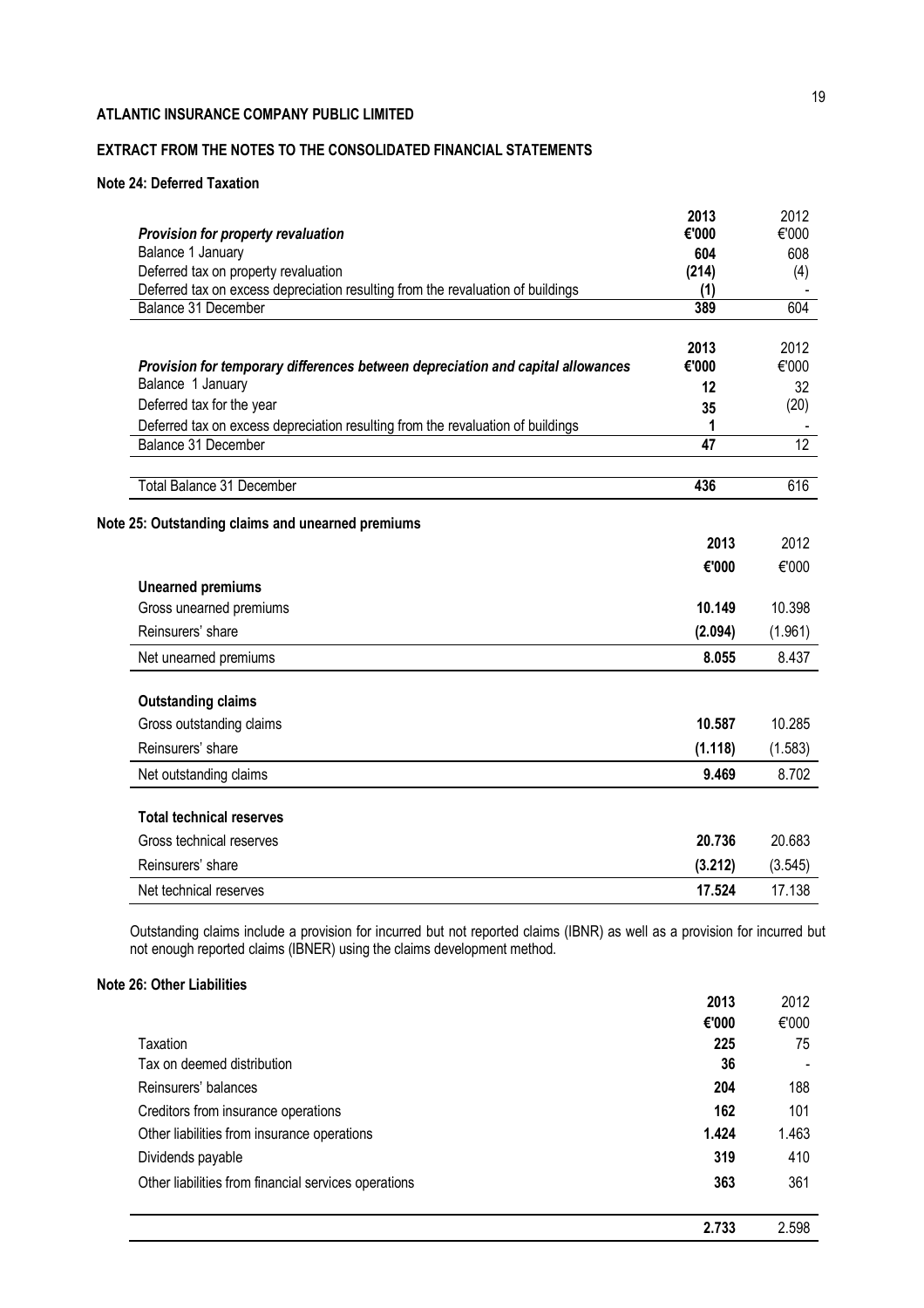## **EXTRACT FROM THE NOTES TO THE CONSOLIDATED FINANCIAL STATEMENTS**

#### **Note 30- Shareholders holding more than 5% of the issued share capital**

In accordance with article 60 (4) of the Cyprus Stock Exchange Law and Regulations the shareholders owning directly or indirectly more than 5% of the issued share capital of the Company at 31 December 2013 and 5 days before the date of approval of the financial statements by the Board of Directors, were:

|                                    | 31 December | 19 April |  |
|------------------------------------|-------------|----------|--|
|                                    | 2013        | 2014     |  |
|                                    | %           | $\%$     |  |
| Emilios Pyrisihis <sup>1</sup>     | 33,72       | 33,72    |  |
| Piraeus Bank (Cyprus) Ltd          | 19,91       | 19,91    |  |
| Andreas Frangoullis <sup>2</sup>   | 20,19       | 20,19    |  |
| Maro Marathovouniotou <sup>3</sup> | 5,96        | 5,96     |  |

- (1) The holding of Emilios Pyrishis includes his direct share of 19,32% on 31 December 2013 and 20,34% on 19 April 2014 and his indirect holding arising from the shares owned by his mother Nina Pyrishi (2,36%) and his brother George Pyrishis which was 12,04% on 31 December 2013 and 11,02% on 19 April 2014..
- (2) The holding of Andreas Frangoullis includes his direct share (20,01%) and his indirect holding arising from the shares owned by his wife Elli Frangoulli (0,10%), his mother Vasilou Frangoulli (0,03%) and his brother Filippos Frangoullis (0,05%).
- (3) The holding of Maro Marathovounioti includes her direct share (1,44%) and her indirect holding arising from the shares owned by her daughter Athena Nicolaidou (1,60%), her son Alexis Marathovouniotis (1,43%) and her son Andreas Marathovouniotis (1,49%).

#### **Note 31. Directors' holding in the share capital of the Company**

The number of shares and the percentage holding in the share capital of the Company owned directly or indirectly by the members of the Board, their spouses or minor children and companies in which they hold directly or indirectly more than 20% of the voting shares, in accordance with Article 60 (4) of the Cyprus Stock Exchange Law and Regulations, on 31 December 2013 and 5 days before the date of approval of the financial statements by the Board of Directors, were:

|                                     | 31 December 2013           |               | 19 April 2014       |       |
|-------------------------------------|----------------------------|---------------|---------------------|-------|
|                                     | Number of<br><b>Shares</b> | $\frac{0}{0}$ | Number<br>of Shares | $\%$  |
| <b>Emilios Pyrishis</b>             | 7.556.514                  | 19,32         | 7.956.514           | 20,34 |
| Andreas Pirishis                    | 20.000                     | 0.05          | 20.000              | 0,05  |
| Andreas Frangoullis <sup>1</sup>    | 7.897.532                  | 20,19         | 7.897.532           | 20,19 |
| George Pyrishis                     | 4.709.071                  | 12,04         | 4.309.071           | 11,02 |
| Nina Pyrishi                        | 922.641                    | 2,36          | 922.641             | 2,36  |
| Panayiotis Mallis                   | 61.347                     | 0, 16         | 61.935              | 0,16  |
| Charalambos Alexandrou <sup>2</sup> | 86.224                     | 0,22          | 86.224              | 0,22  |
| Triantafyllos Lysimachou            |                            |               |                     |       |
| <b>Marios Savvides</b>              | 165.074                    | 0.42          | 165.074             | 0.42  |

(1) The holding of Andreas Frangoullis includes his direct share (20,01%) and his indirect holding arising from the shares owned by his wife Elli Frangoulli (0,10%), his mother Vasilou Frangoulli (0,03%) and his brother Filippos Frangoullis (0,05%).

(2) The holding of Charalambos Alexandrou includes his his direct share (0,21%) and his indirect holding arising from the shares owned by his father Loizos Alexandrou (0,01%).